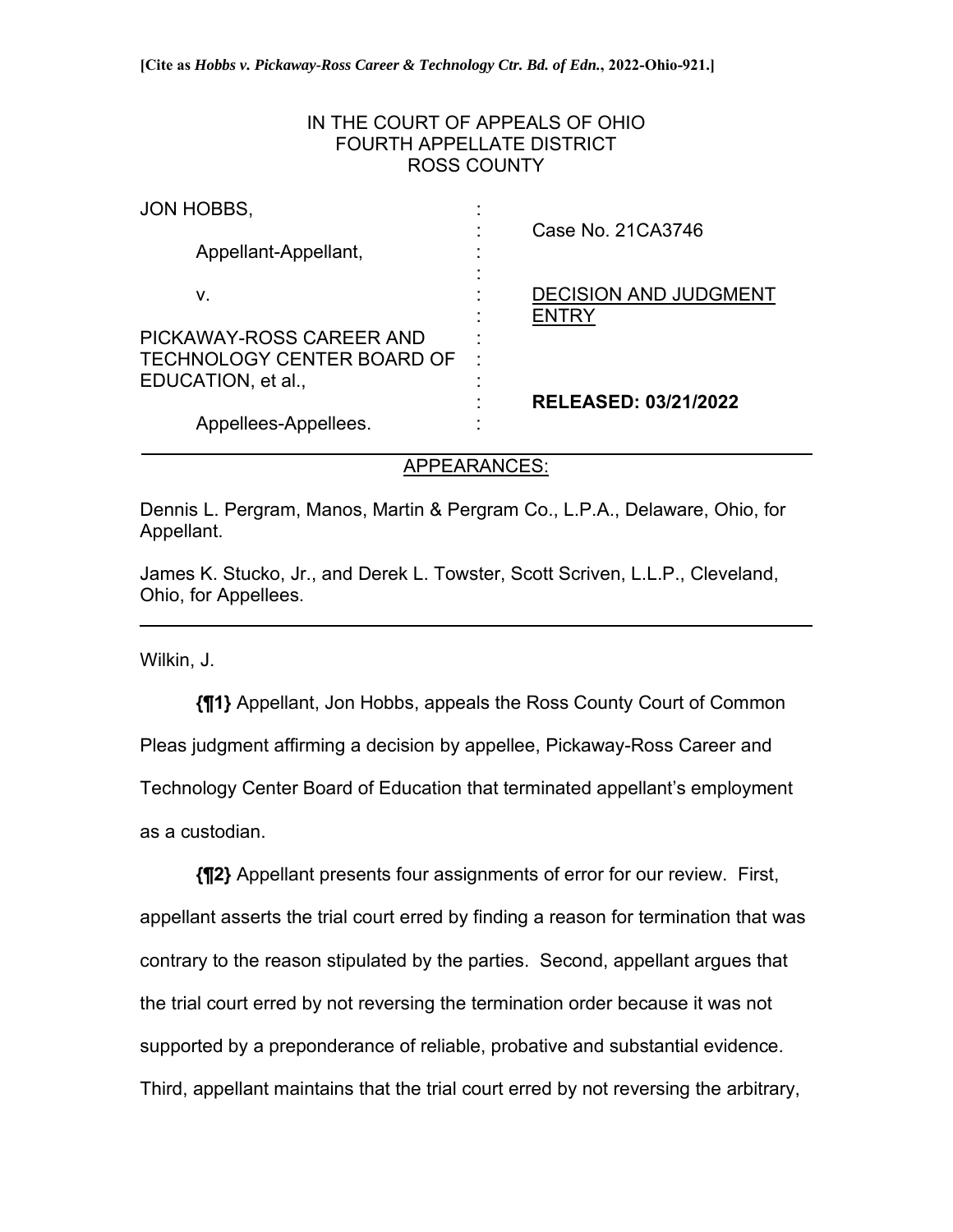capricious, and unreasonable termination by the appellee and applied the incorrect standard of review. Fourth, appellant claims that the trial court erred by not finding that the appellee's termination of his employment was unconstitutional. After reviewing the parties' arguments, the record, and the applicable law, we overrule appellant's four assignments of error, and affirm the trial court's judgment.

### FACTS AND PROCEDURAL BACKGROUND

**{¶3}** Appellant had been employed as a custodian for the appellee starting on June 13, 2016 in accordance with R.C. 3319.081. On August 22, 2018, appellant had an incident with two of appellee's teachers. Appellant sought out and confronted one of the teachers for putting tape on the floor of her classroom. He was angry because the tape got caught in his sweeper. The two teachers coauthored a written statement complaining of appellant's conduct on that date, claiming that he cursed because of the tape, but stopped short of calling the teacher the third letter in the alphabet, which the second teacher interpreted to mean "c \_\_t." Appellant authored his own written statement that provided his version of what occurred, claiming that he apologized for sweeping up the tape and did not say anything inappropriate or sexual in nature. Appellee's superintendent met with all three individuals to discuss the incident. Subsequently, the superintendent recommended that appellee terminate appellant's employment. Appellee issued a resolution terminating appellant's employment for incompetency, inefficiency, dishonesty, neglect of duty, misfeasance, malfeasance, and nonfeasance at its September 13, 2018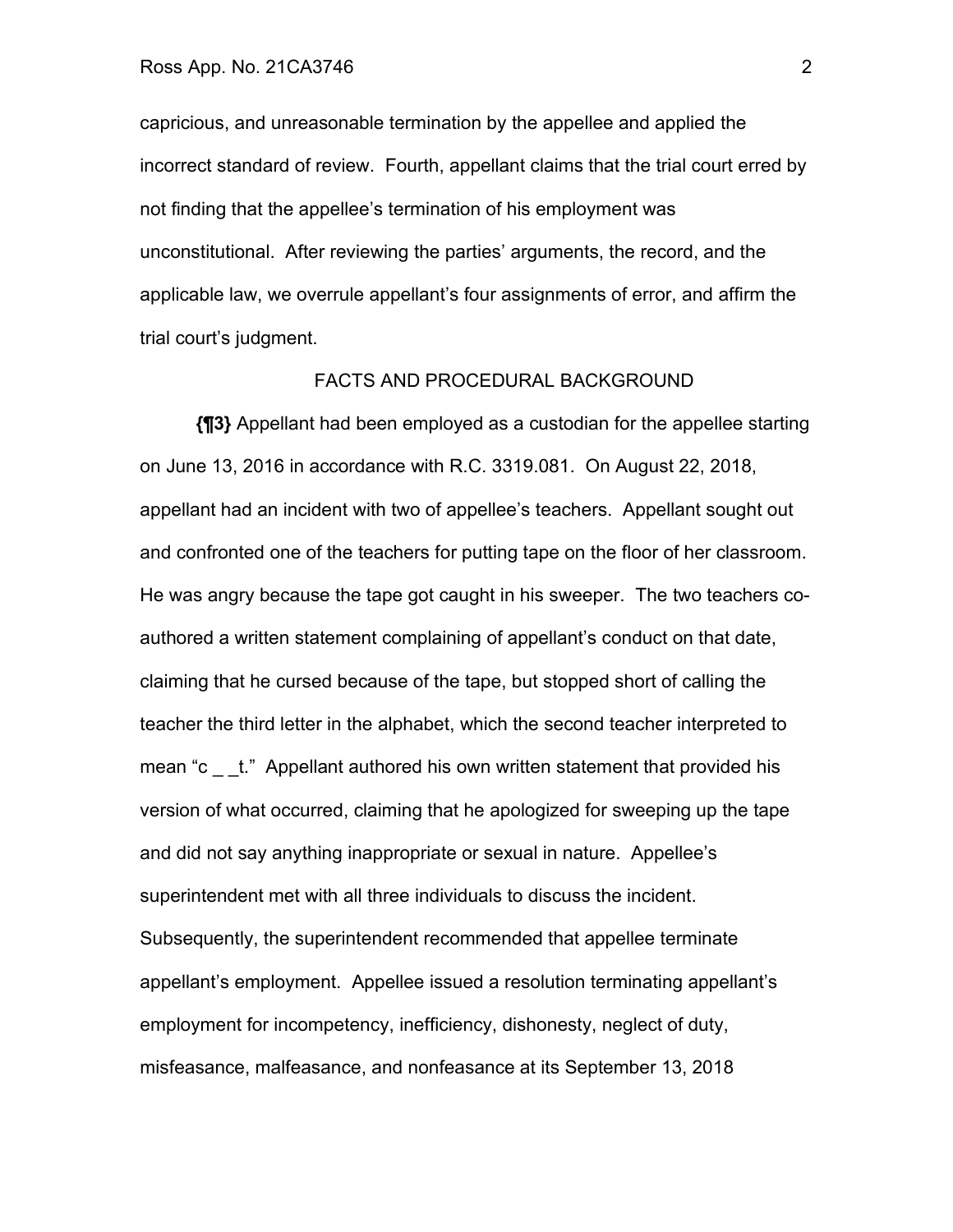meeting.

**{¶4}** Appellant appealed the appellee's decision to the court of common pleas pursuant to R.C. Chapter 2506. In his brief before that court, appellant asserted three assignments of error: (1) the appellee terminated his employment without any fact finding, which made a meaningful review of appellee's decision impossible, (2) his due process rights were violated because he did not receive notice of the charges against him; there was no transcript of the administrative proceedings, he was not afforded an opportunity to present evidence, or witnesses; and he was not permitted to attend the meeting where the appellee voted to terminate his employment, and (3) the appellee erroneously labeled appellant as a "substitute." However, prior to the court's consideration of appellant's appeal, the parties in pertinent part stipulated to the following:

- Appellant's employment was in accordance with R.C. 3319.081.
- "Appellant's termination of employment by Appellee was based solely on an incident involving Appellant and two of Appellee's teachers that occurred on August 22, 2018."
- "The August 22, 2018 incident is described in two written statements." One was co-authored by two of appellee's teachers, and the other was authored by appellant. Both statements were part of the transcript on appeal.
- Appellee's superintendent met individually with both teachers and appellee regarding the incident and the superintendent recommended to the appellee that appellant's employment be terminated.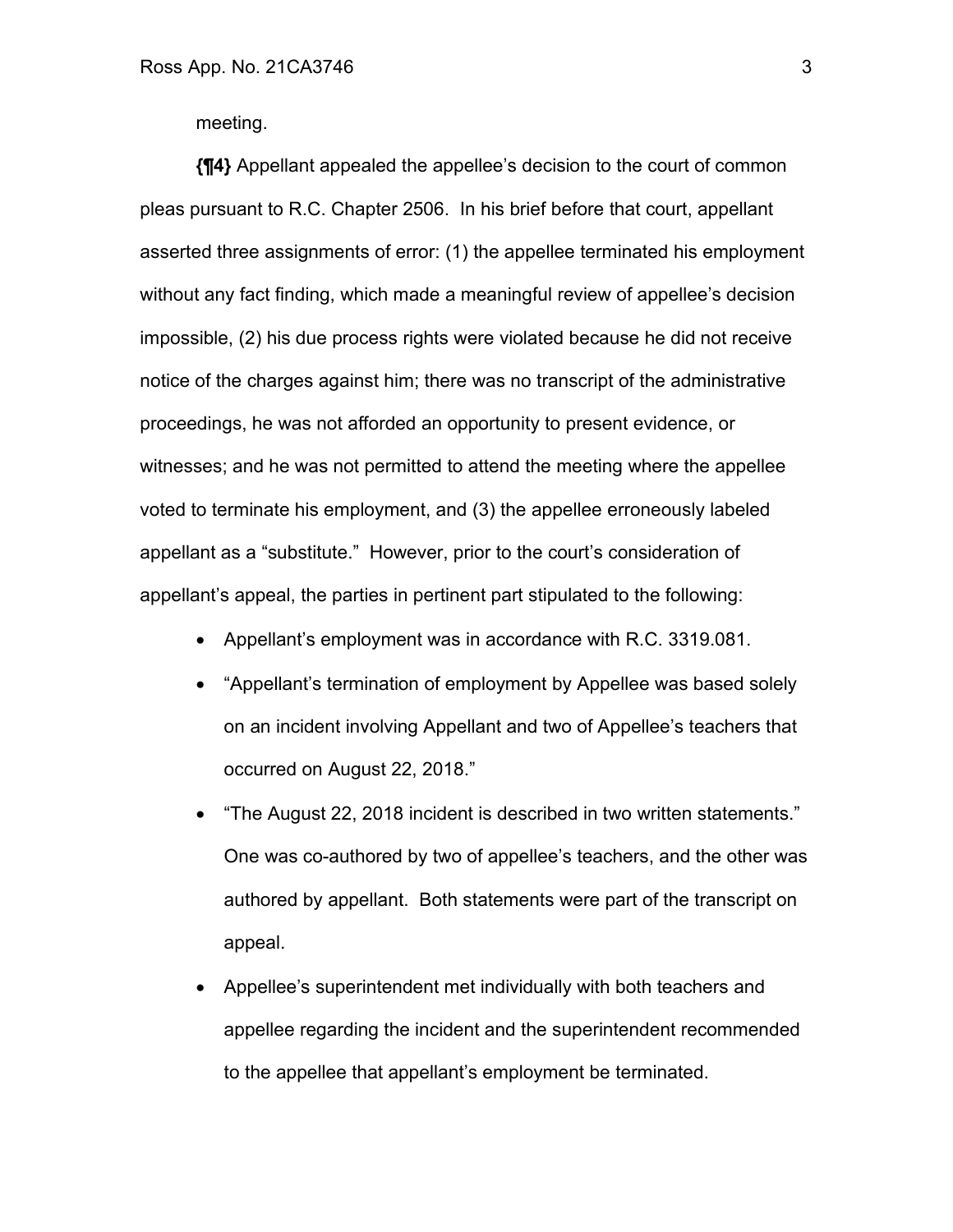- Appellee terminated appellant's employment in accordance with R.C. 3319.081 for incompetency, inefficiency, dishonesty, neglect of duty, misfeasance, malfeasance, and nonfeasance.
- Both parties agreed to "waive any and all arguments regarding procedural issues and requirements that were not followed or properly provided."
- The parties agreed to "jointly submit the following issue to the Court for a bench decision: 'Whether Appellee's decision to terminate appellant was unconstitutional, illegal, arbitrary, capricious, unreasonable, or unsupported by the preponderance of substantial, reliable and probative evidence.' "
- "No additional documents or evidence will be submitted with trial briefs[.]"

**{¶5}** The court issued a judgment entry that found there *was not* a preponderance of reliable, probative and substantial evidence that appellant was incompetent, inefficient, neglected his duties, or acted with nonfeasance or misfeasance. However, the court further found that there *was* a preponderance of reliable, probative and substantial evidence that appellant acted with malfeasance and was dishonest and on that basis affirmed the appellee's termination of appellant's employment.

**{¶6}** In addressing appellee's malfeasance determination, the court found that malfeasance means "wrongdoing or misconduct, especially by a public official." The trial court found no evidence that appellant called one of appellee's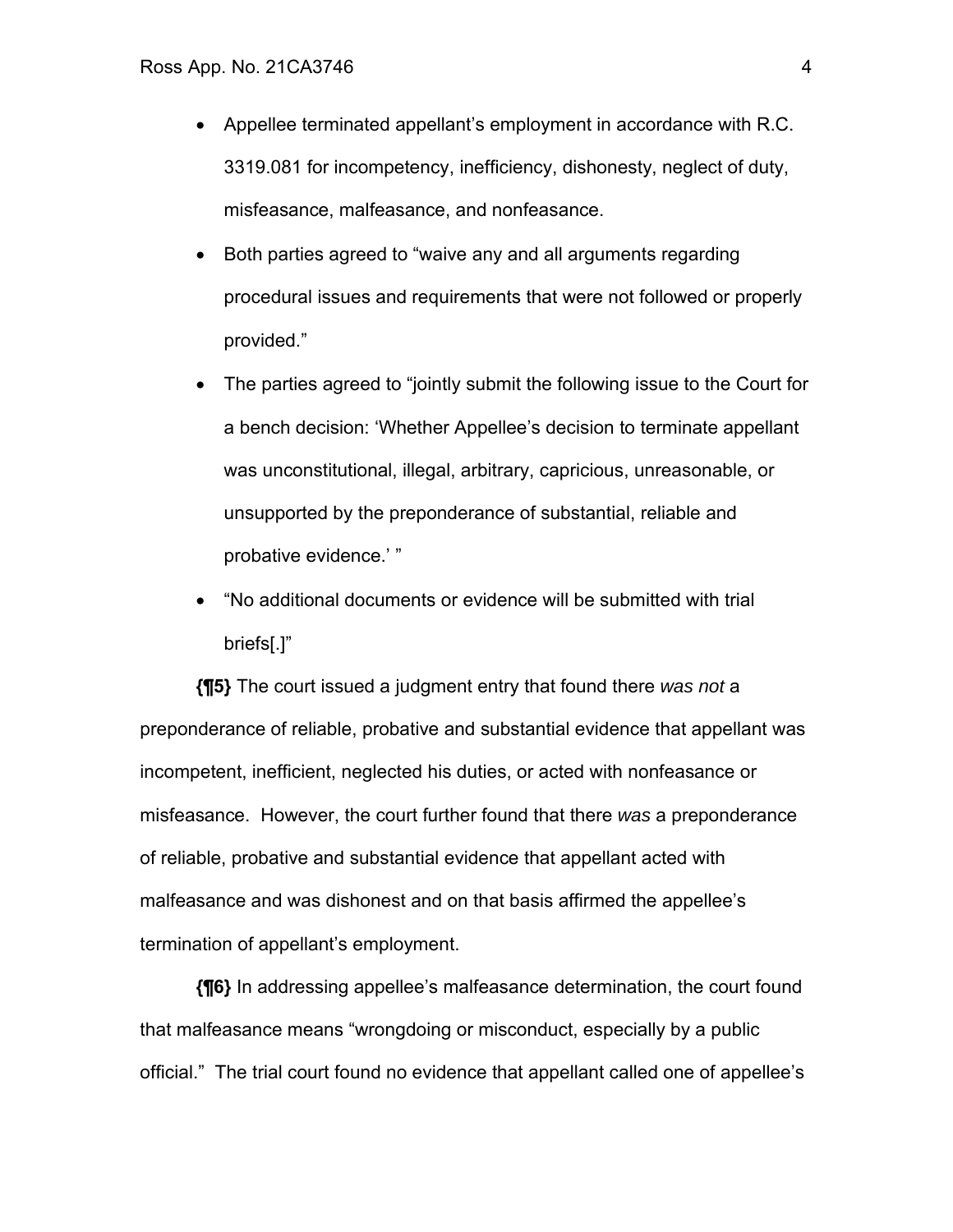### Ross App. No. 21CA3746 5

teachers a "c\_ \_t," but stated that "misses the greater point." The court found that there was "a preponderance of reliable, probative, and substantial evidence that appellant: (1) initiated a conversation with a female teacher, (2) expressed his displeasure at her having placed tape on the floor, and (3) indicated that he had cursed her for doing it." The court concluded that if the statement by the teachers is "taken at face value, there is a preponderance of evidence that appellant engaged in wrongdoing or misconduct." Specifically, the court found "[t]he manner in which appellant approached [the teacher], and the context of what he said to her, left [her] shaken, and with the impression – whether accurate or not – that appellant had directed a crude remark to her." Therefore, the court affirmed the appellee's decision to terminate appellant's employment based on malfeasance, which it found was "wrongdoing or misconduct."

**{¶7}** In addressing appellee's dishonesty determination, the court recognized that it was required to give deference to an administrative resolution of evidentiary conflicts. The trial court noted that the written statements by appellant and the teachers recounted the incident "differently." It further found that appellee's superintendent had the opportunity to observe the demeanor of appellant and the teachers while meeting with them regarding the incident, and that the appellee concluded that appellant's account was not truthful in stating what happened during his encounter with the teachers. Therefore, the court also affirmed appellee's termination of appellant based on his dishonesty.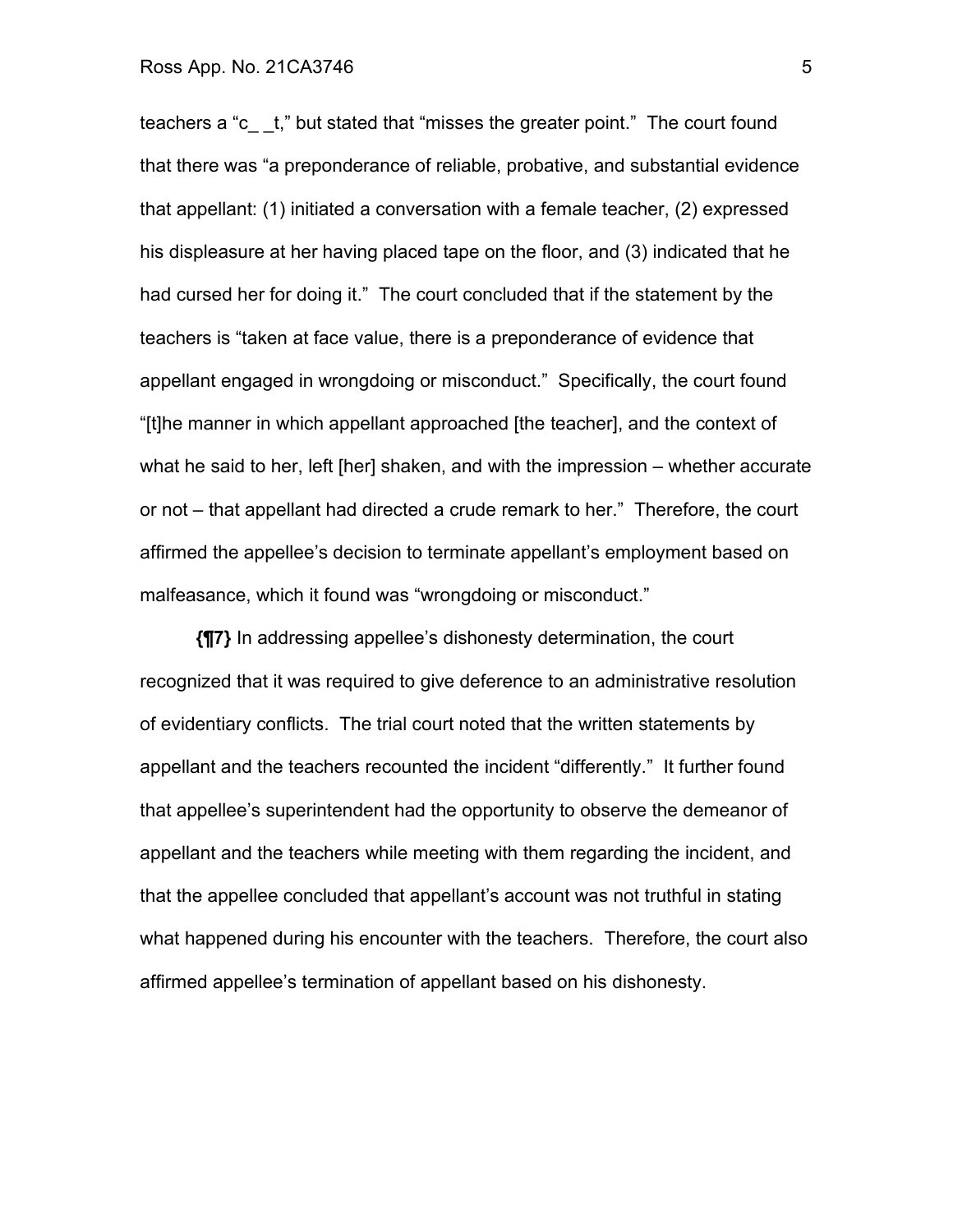**{¶8}** Accordingly, the trial court found two of the five reasons cited by

appellee for terminating appellant were supported by the evidence, and therefore

affirmed appellant's termination. It is this judgment that appellant appeals.

## ASSIGNMENTS OF ERROR

- I. THE TRIAL COURT COMMITTED PREJUDICIAL ERROR BY FINDING A REASON FOR THE TERMINATION THAT WAS CONTRARY TO THE REASON STIPULATED BY THE PARTIES.
- II. THE TRIAL COURT COMMITTED PREJUDICIAL ERROR IN NOT REVERSING THE TERMINATION ORDER BECAUSE THE TERMINATION WAS NOT SUPPORTED BY A PREPONDERANCE OF RELIABLE, PROBATIVE AND SUBSTANTIAL EVIDENCE.
- III. THE TRIAL COURT COMMITTED PREJUCIAIL ERROR BY NOT REVERSING THE ARBITRARY, CAPRICIOUS, AND UNREASONABLE TERMINATION BY THE APPELLEEAND APPLIED THE INCORRECT STANDARD OR REVIEW.
- IV. THE TRIAL COURT COMMITTED PREJUDICIAL ERROR BY NOT FINDING THAT THE BOARD'S TERMINATION OF MR. HOBB'S EMPLOYMENT WAS UNCONSTITUTIONAL

### STANDARD OF REVIEW

**{¶9}** "R.C. 3319.081 governs the termination of non-teaching employees

of a local school board." *Durham v. Pike Cty. Joint Vocational Sch.*, 150 Ohio

App. 3d 148, 779 N.E.2d 1051, ¶ 17 (4th Dist.), citing *Proctor v. Alliance Pub.* 

*School Dist. Bd. of Edn.*, 60 Ohio App.2d 396, 398 N.E.2d 805 (5th Dist. 1978),

fn. 2. R.C. 3319.081(C) provides that non-teaching employees may "only be

terminated for cause" (e.g., incompetency, inefficiency, dishonesty, drunkenness,

immoral conduct, insubordination, discourteous treatment of the public, neglect of

duty, or any other acts of misfeasance, malfeasance, or nonfeasance), which

means that the employee has a property right in his or her employment, and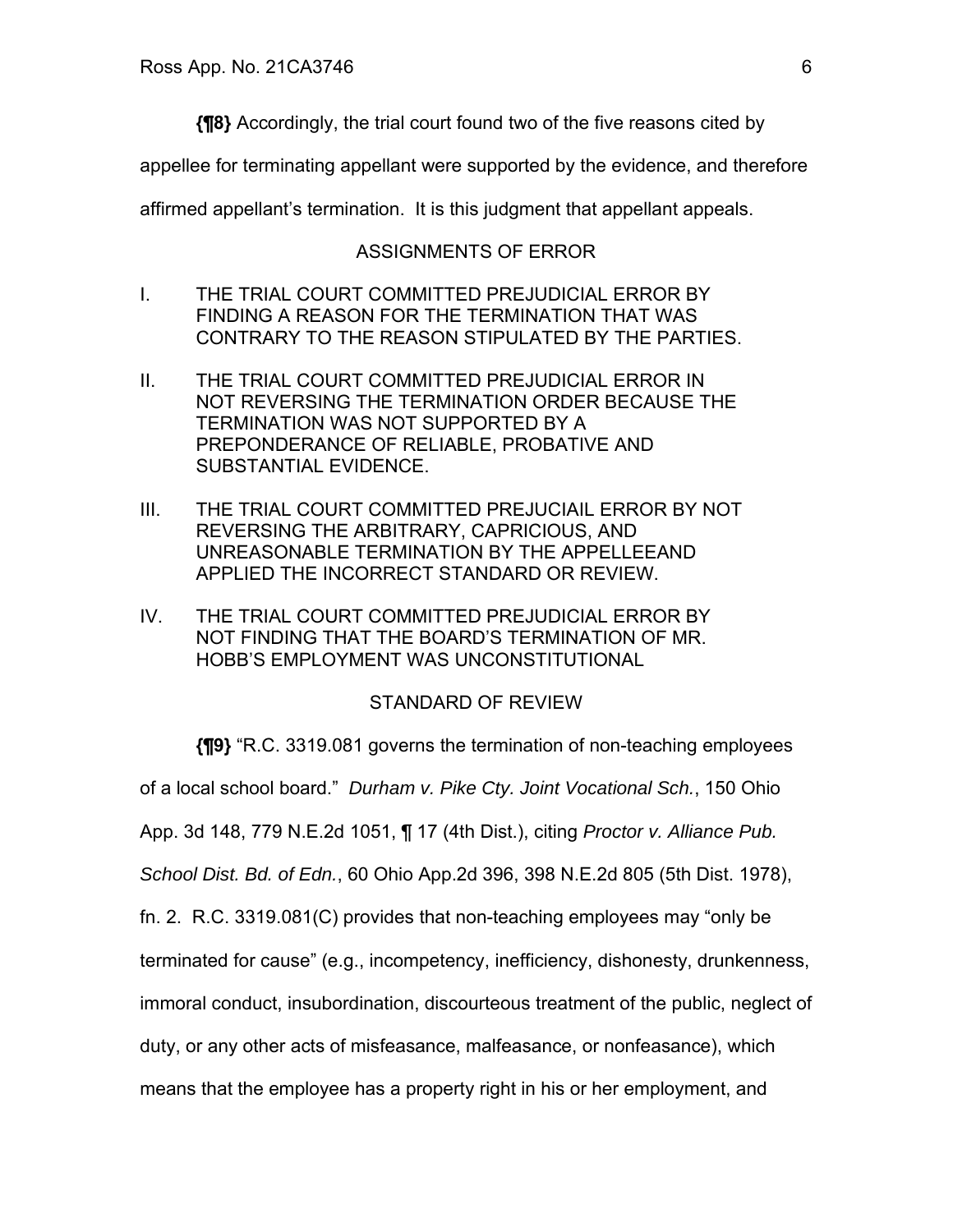therefore must be afforded pre and post termination due process rights. *Stewart v. Lockland Sch. Dist. Bd. of Edn.*, 1st Dist. Hamilton No. C-130263, 2013-Ohio-5513, ¶ 8. If an employee is afforded post-termination administrative procedures, the pre-termination procedures need not be elaborate, and "[do] not require a full evidentiary hearing." *Id*., citing *Cleveland Bd. of Edn. v. Loudermill,* 470 U.S. 532, 545-548, 105 S.Ct. 1487, 84 L.Ed.2d 494 (1985). "[W]here adequate posttermination proceedings are in place to protect the employee's property interest, the pre-termination process must meet only a barest minimum standard of due process." *Green v. Vill. of Buckeye Lake*, 5th Dist. Licking No. 01CA106, 2002-Ohio-2543, \*4.

**{¶10}** "Because R.C. 3319.081 does not set forth specific procedures for appeal, the trial court must follow the procedures set forth in R.C. Chapter 2506 to conduct the appeal." *Durham* at ¶ 17, citing *Robinson v. Springfield Local School Dist. Bd. of Edn.*, 144 Ohio App.3d 38, 42, 759 N.E.2d 444 (9th Dist. 2001).

> R.C. 2506.03 specifically provides that if an appellant was not permitted to appear at the administrative level and allowed to present arguments, offer and examine or cross-examine witnesses or present evidence, and do all such other things customarily allowed by due process, the court "shall hear the appeal upon the transcript and such additional evidence as may be introduced by the party."

*Id.* at 31, citing *Lewis v. Fairborn*, 116 Ohio App.3d 602, 604, 688 N.E.2d 1082 (2d Dist.1996), quoting R.C. 2506.03; *see also AT&T Commc'ns of Ohio, Inc. v. Lynch*, 132 Ohio St. 3d 92, 2012-Ohio-1975, 969 N.E.2d 1166, ¶ 13.

These deficiencies must appear on the face of the transcript, or be asserted in an

affidavit by the appellant. R.C. 2506.03(A). If not, the common pleas court is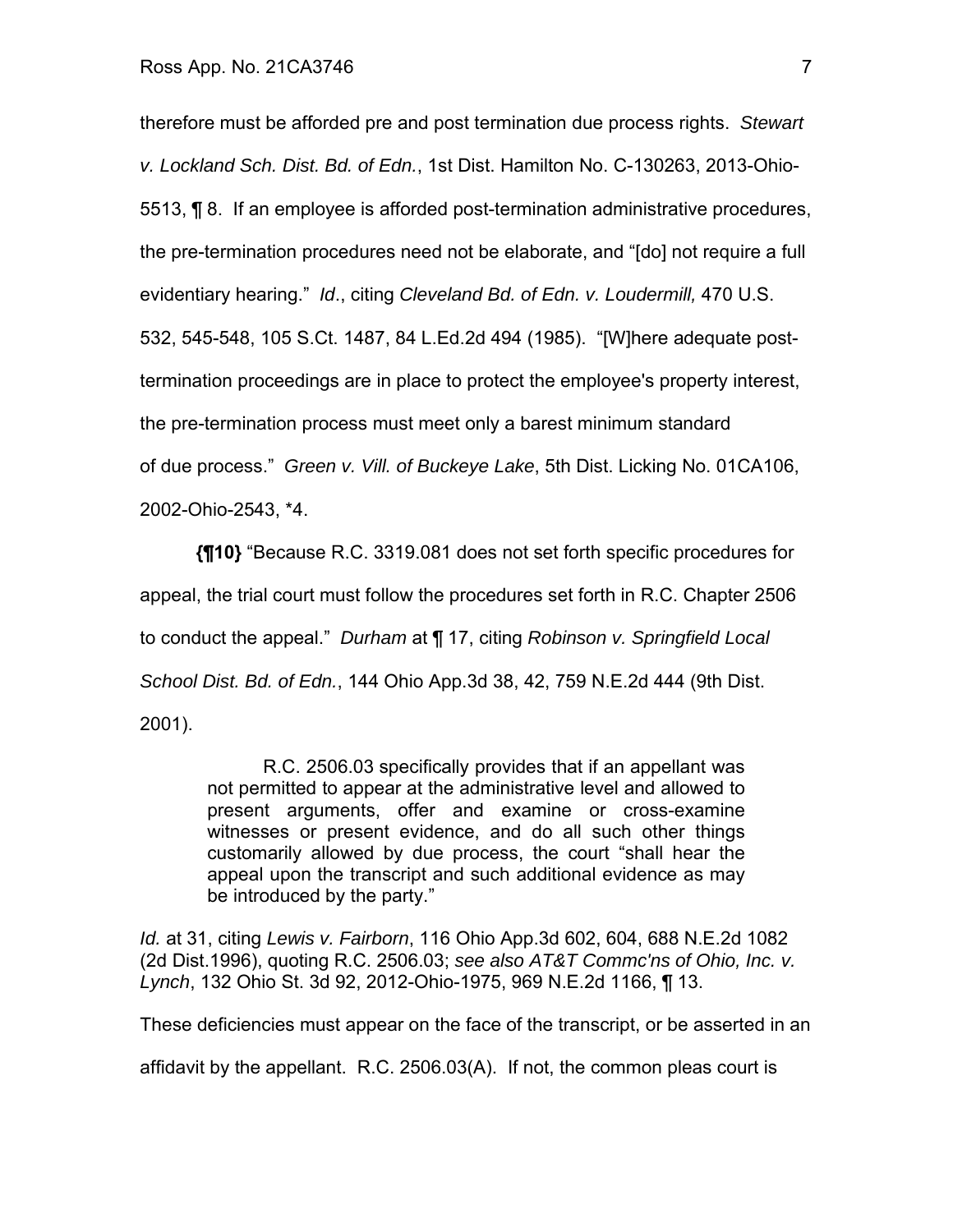limited to reviewing "the transcript as filed[.]" *Lynch* at ¶ 13, quoting *Court Street Dev. v. Stow City Council,* 9th Dist. No. 19648, 2000 WL 1226604, \*4 (Aug. 30, 2000).

**{¶11}** In reviewing an administrative decision, "the common pleas court considers the whole record and determines whether the administrative order is 'unconstitutional, illegal, arbitrary, capricious, unreasonable, or unsupported by the preponderance of substantial, reliable, and probative evidence.' " *Independence v. Office of the Cuyahoga Cty. Executive*, 142 Ohio St.3d 125, 2014-Ohio-4650, 28 N.E.3d 1182, ¶ 13, quoting R.C. 2506.04. If the court finds "a preponderance of reliable, probative, and substantial evidence supports the administrative decision, \* \* \* the court may not substitute its judgment for that of the board." *Id*., citing *Dudukovich v. Lorain Metro. Hous. Auth.,* 58 Ohio St.2d 202, 207, 389 N.E.2d 1113 (1979). "If it does not, the court may reverse, vacate or modify the administrative decision." *Id*.

**{¶12}** "As contrasted with reviews by common pleas courts, reviews by appellate courts under R.C. 2506.04 are ' "more limited in scope." ' " *Three Wide Ent. v. Athens Bd. of Zoning Appeals*, 194 Ohio App. 3d 1, 954 N.E.2d 191, ¶ 9 (4th Dist.), quoting *Henley v. Youngstown Bd. of Zoning Appeals*, 90 Ohio St.3d 142, 147, 735 N.E.2d 433 (2000), quoting *Kisil v. Sandusky*, 12 Ohio St.3d 30, 34, 465 N.E.2d 848 (1984). "While the court of common pleas is required to examine the evidence, the court of appeals may not weigh the evidence." *Shelly Materials, Inc. v. City of Streetsboro Plan. & Zoning Comm'n*, 158 Ohio St.3d 476, 2019-Ohio-4499, 145 N.E.3d 246, ¶ 17, citing *Independence*, 142 Ohio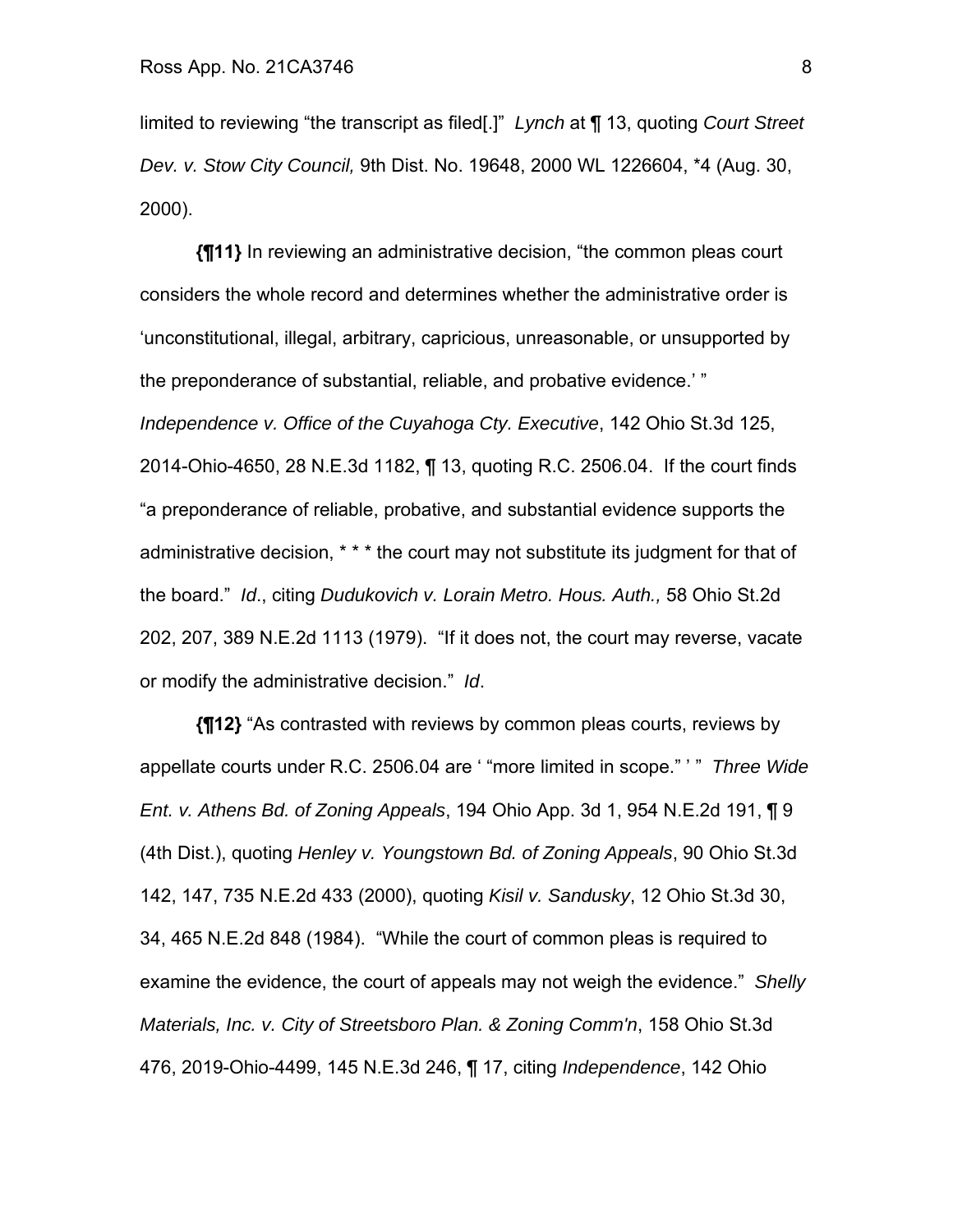St.3d 125, 2014-Ohio-4650, 28 N.E.3d 1182, at ¶ 14. "[T]he role of an appellate court in a R.C. 2506.01 appeal is limited to reviewing questions of law, which the court reviews de novo, and to determining whether the trial court abused its discretion in applying the law." *Fahl v. Athens*, 4th Dist. Athens No. 6CA23, 2007-Ohio-4925, ¶ 13, citing *Kisil* at 34, fn.4; *Lawson v. Foster*, 76 Ohio App.3d 784, 603 N.E.2d 370 (2d Dist. 1992).

Apart from deciding purely legal issues, the court of appeals can determine whether the court of common pleas abused its discretion, which in this context means reviewing whether the lower court abused its discretion in deciding that an administrative order was or was not supported by reliable, probative, and substantial evidence.

*Shelly Materials* at ¶ 17, citing *Boice v. Ottawa Hills*, 137 Ohio St.3d 412, 2013- Ohio-4769, 999 N.E.2d 649, ¶ 7, citing *Kisil*, at 34.

**{¶13}** An abuse of discretion means that the "trial court's decision was unreasonable, arbitrary or unconscionable and not merely an error of law or judgment." *Id*., citing *Blakemore v. Blakemore,* 5 Ohio St.3d 217, 219, 450 N.E.2d 1140 (1983). Absent an abuse of discretion, "we must affirm the judgment of the trial court." *Biggert v. Highland Cty. Bd. of Dev. Disabilities*, 4th Dist. Highland No. 12CA19, 2013-Ohio-2112, ¶ 11, citing *Benincasa v. Stark County Board of MRDD,* 5th Dist. Stark No. 2003CA00350, 2004-Ohio-4941, ¶ 19, citing *Doll v. Stark County Board of MRDD,* 5th Dist. Stark No. 2001 CA00255, 2001-Ohio-7052; citing *Unit. Hosp., Univ. of Cincinnati College of Medicine v. State Emp. Relations Bd.,* 63 Ohio St.3d 339, 344, 587 N.E.2d 835 (1992).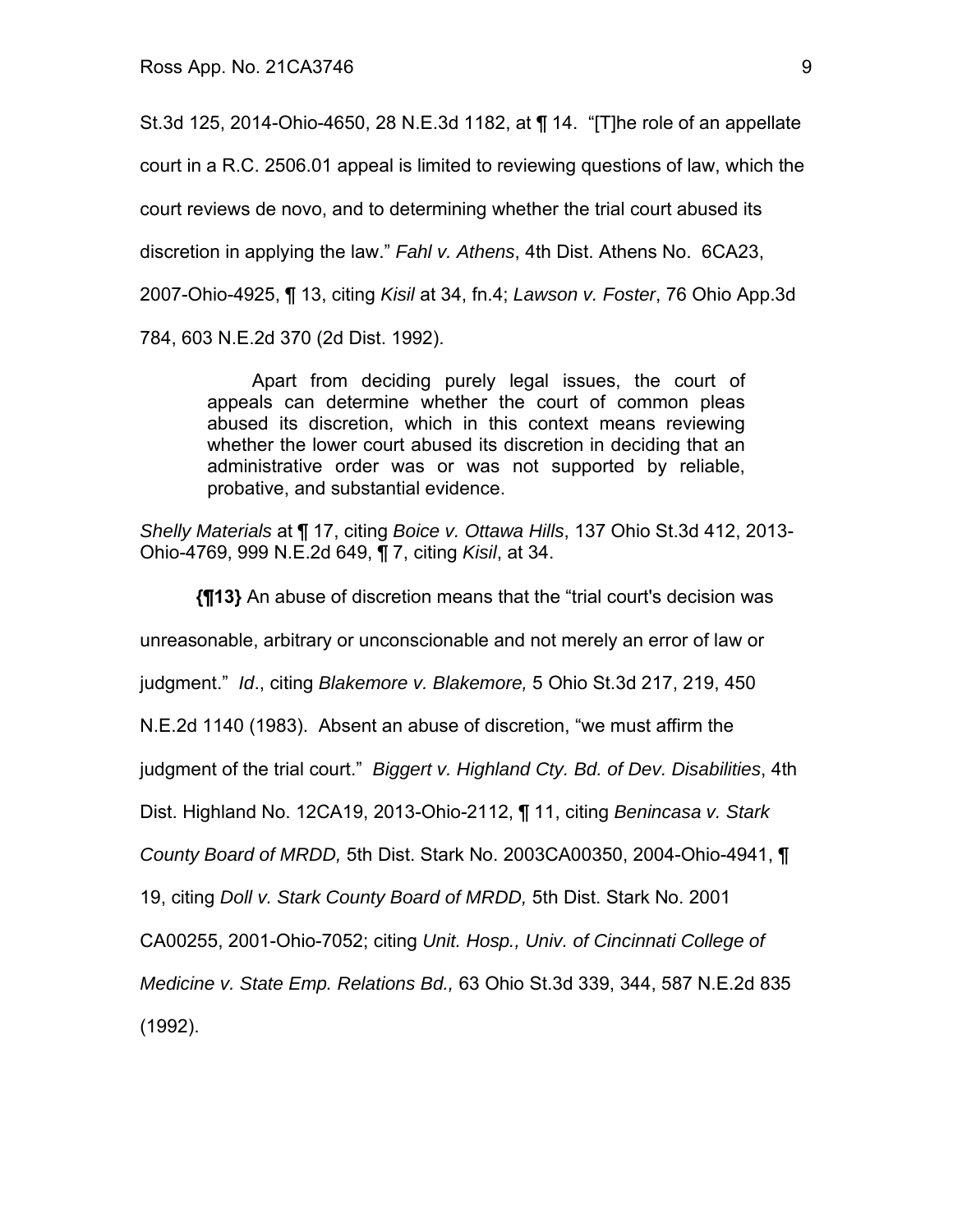### FIRST ASSIGNMENT OF ERROR

**{¶14}** In the first assignment of error, appellant argues that the trial court improperly considered issues beyond the scope of the parties' stipulations by affirming the appellee's determination of dishonesty. Appellant relies on the stipulated language, which states that "[his] termination of employment by appellee was based *solely* on an incident involving appellant and two of appellee's teachers that occurred on August 22, 2018." (Emphasis added.). He claims that a determination of dishonesty could arise only from considering the written statements by appellant and appellee's employees, which were drafted *after* the August 22nd incident. Appellant further maintains that "[a]lthough the trial court erred in considering the written statements there does not appear to be any dishonesty in [his] written statement but, rather, in his written statement and the teacher's written statement, a failure to set forth in precise detail what was said from beginning to end."

**{¶15}** In response, appellee argues that the trial court's decision affirming that appellant acted dishonest was consistent with the stipulations, citing the following language:

[The parties] agree to jointly submit the following issue to the Court for a bench decision:

"Whether Appellee's decision to terminate appellant was unconstitutional, illegal, arbitrary, capricious, unreasonable, or unsupported by the preponderance of substantial, reliable and probative evidence."

Appellee asserts that this language required the trial court to consider the "evidence," which included the parties' written statements, and the appellee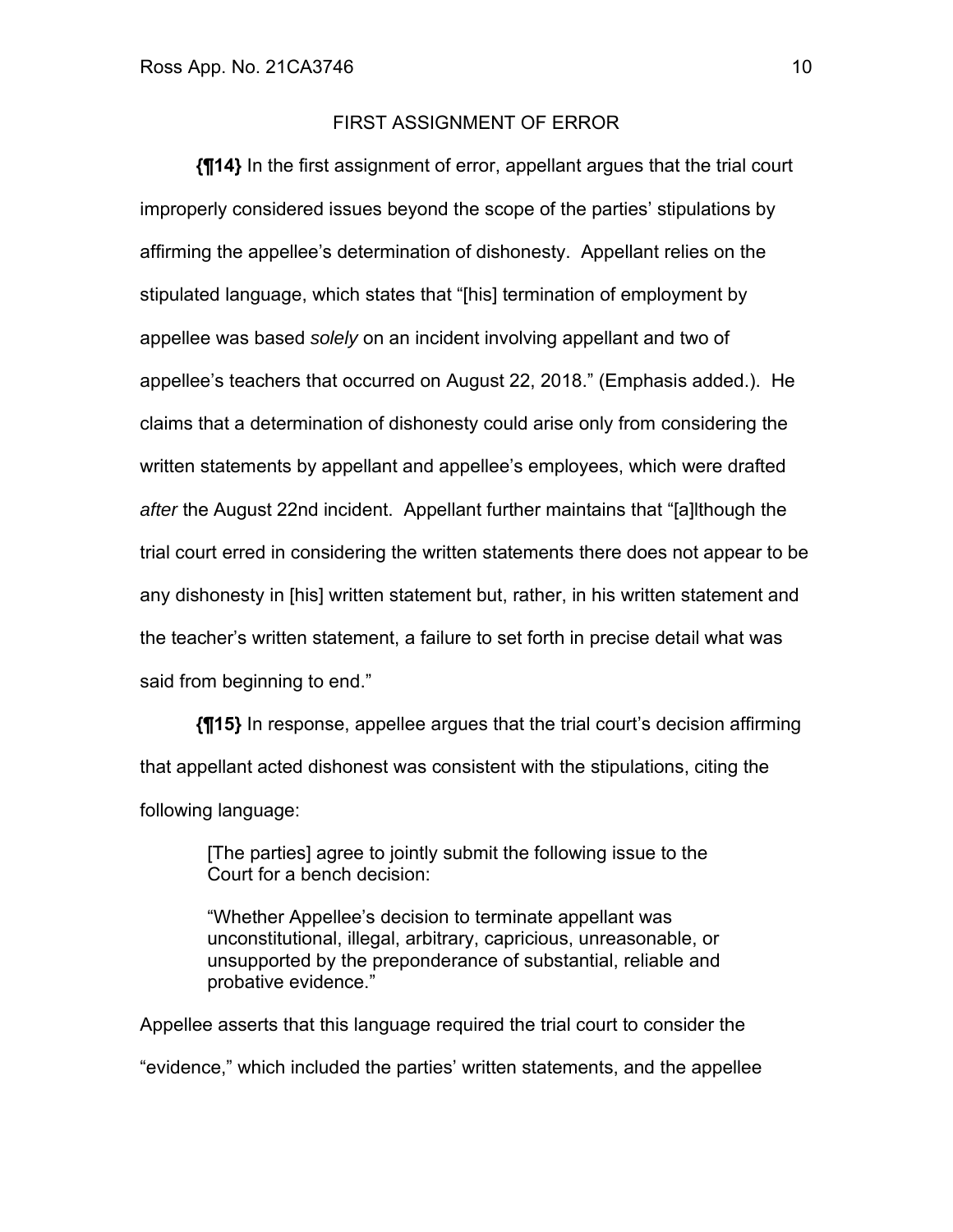determined that the teachers' position was more credible leading to its conclusion that appellant was dishonest.

**{¶16}** A stipulation is "a voluntary agreement entered into between opposing parties concerning the disposition of some relevant point to avoid the necessity for proof on an issue." *Crow v. Nationwide Mut. Ins. Co*., 2004-Ohio-7117, 159 Ohio App. 3d 417, 824 N.E.2d 127, ¶ 18, quoting *Rice v. Rice*, 8th Dist. Cuyahoga App. No. 78682, 2001 WL 1400012, (Nov. 8, 2001) \* 4. "It is the duty of the court to construe the written stipulations of parties, and in doing so to adopt as the true meaning of words, the definitions of them according to which they are generally understood, the presumption being that the parties intended to use them in that sense." *Holterhoff v. Mut. Benefit Life Ins. Co*., 5 Ohio Dec.Rep. 141, 149, 1874 WL 5359 (Super.Ct.1874), *see also Columbus S. Power Co. v.* 

*Pub. Util. Comm.*, 67 Ohio St. 3d 535, 620 N.E.2d 835 (1993).

**{¶17}** In pertinent part the parties' stipulations provide:

4) Appellant's termination of employment by Appellee was based *solely* on an incident involving Appellant and two of Appellee's teachers that occurred on August 22, 2018.

\* \* \*

10) Appellant and Appellee agree to jointly *submit the following issue* to the Court for a bench decision"

 "Whether Appellee's decision to terminate Appellant was unconstitutional, illegal, arbitrary, capricious, unreasonable, or unsupported by the preponderance of substantial, reliable and probative evidence." (Emphasis added.)

**{¶18}** When section 4 of the stipulations is read in context with section 10,

we find the only reasonable interpretation is that the parties intended the court to

consider only the incident that occurred on August 22, 2018, *and* the evidence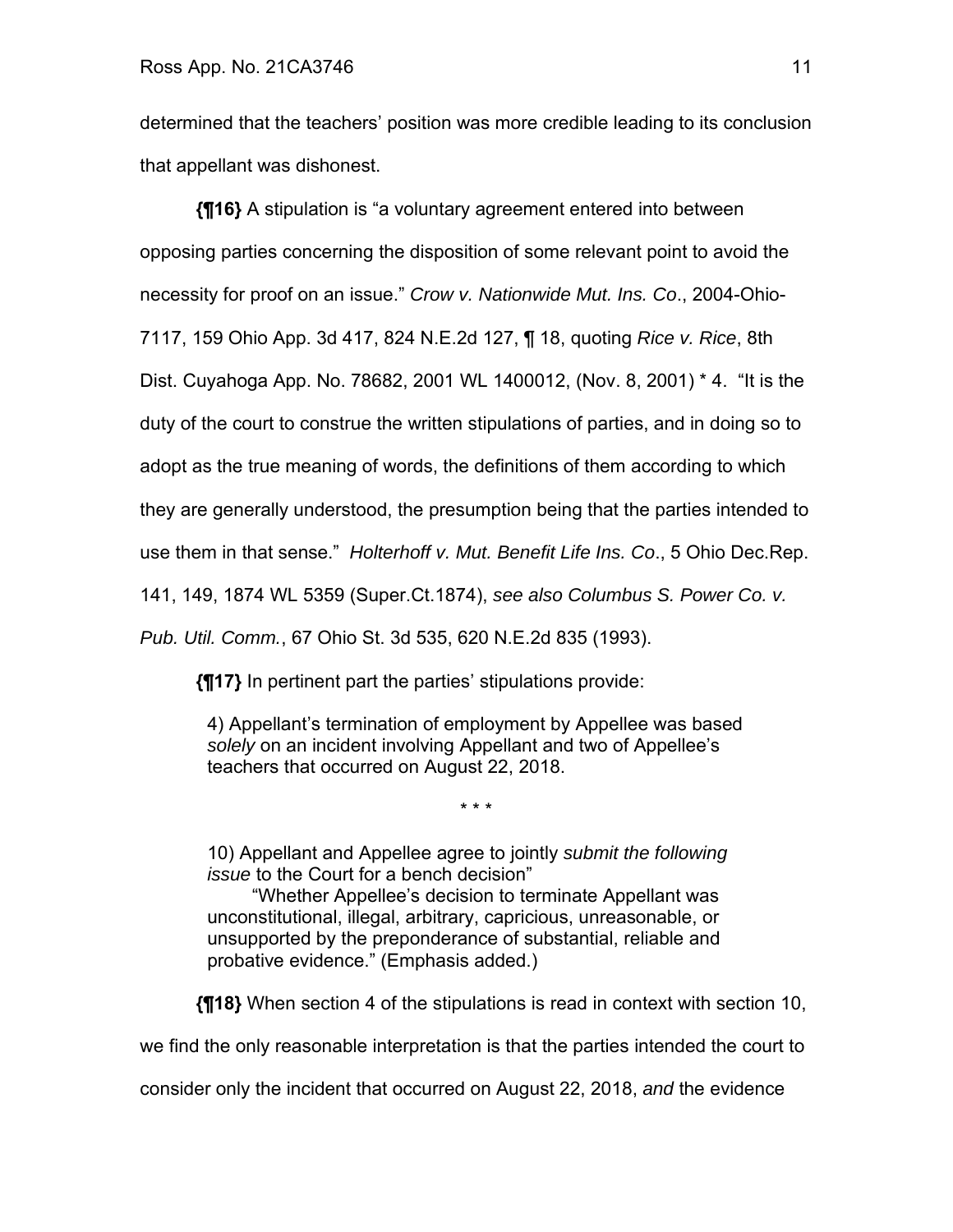#### Ross App. No. 21CA3746 12

pertaining to that incident, which was presented to the appellee. To adopt appellant's interpretation of the stipulations would effectively nullify the language in section 10, which provides that the court was to determine whether there is a "preponderance of substantial, reliable and probative evidence" supporting the appellee's decision. The written statements were evidence pertaining to the incident. Appellant's overly narrow interpretation of what "solely" occurred on the August 22nd incident is unreasonable as it would have effectively precluded the court from reviewing evidence in this case.

**{¶19}** Therefore, we find that the trial court did not err in deciding that the stipulations permitted it to consider the evidence presented regarding the August 22, 2018 incident, which included the written statements. Accordingly, we overrule appellant's first assignment of error.

### SECOND ASSIGNMENT OF ERROR

**{¶20}** In his second assignment of error, appellant asserts that the trial court's decision affirming his termination was not supported by a preponderance of reliable, probative, and substantial evidence. Our review is whether the trial court abused its discretion in finding that such evidence existed and supported the appellee's decision. *Shelly Materials,* 158 Ohio St. 3d 476, 2019-Ohio-4499, 145 N.E.3d 246, ¶ 17.

### A. The Evidence

**{¶21}** Appellant admits that he had a "conversation" with a teacher and "expressed his displeasure at her having placed tape on the floor[,]" but he argues that there was not a preponderance of reliable, probative, and substantial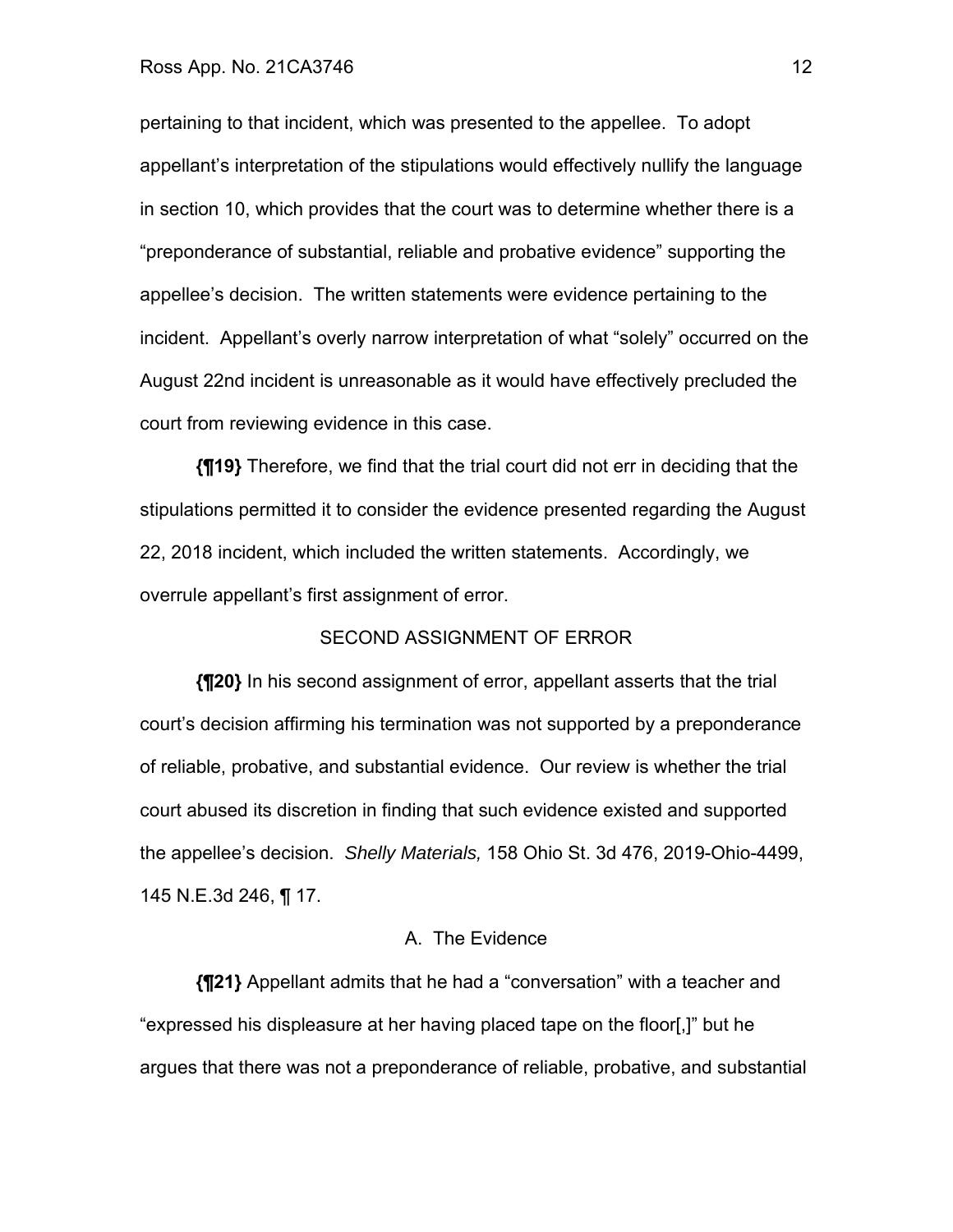evidence that he "had cursed" at the teacher for putting the tape on the floor as the trial court found. Rather, he "cursed the circumstance that occurred while he was sweeping the floor." On this basis, he appears to argue that the trial court's decision was not supported by a preponderance of substantial, reliable, and probative evidence.

**{¶22}** In response, appellee argues that the trial court determined from the evidence that it was more likely than not that appellant had cursed at the teacher for placing the tape on the floor. Moreover, appellee maintains that the court found that ultimately it was immaterial whether or not appellant called the teacher a "c — t." Rather, appellee asserts that the trial court's decision upholding the termination was based on the manner in which appellant approached the teacher that left her shaken and believing that he had made a crude remark toward her.

**{¶23}** Appellee also notes that appellant does not make any argument that the trial court's conclusion that appellant's termination for dishonesty was unsupported by a preponderance of probative, reliable, and substantial evidence. Appellee argues that the trial court's decision can be affirmed on this ground alone.

**{¶24}** " ' "Reliable" evidence is dependable or trustworthy; "probative" evidence tends to prove the issue in question and is relevant to the issue presented; and "substantial" evidence carries some weight or value.' " *Ohio Univ. v. Ohio Civ. Rts. Comm.*, 175 Ohio App. 3d 414, 2008-Ohio-1034, 887 N.E.2d 403, ¶ 57 (4th Dist.), quoting *Case W. Res. Univ.,* 76 Ohio St.3d 168, 178, 666 N.E.2d 1376, citing *Our Place, Inc. v. Ohio Liquor Control Comm.*, 63 Ohio St.3d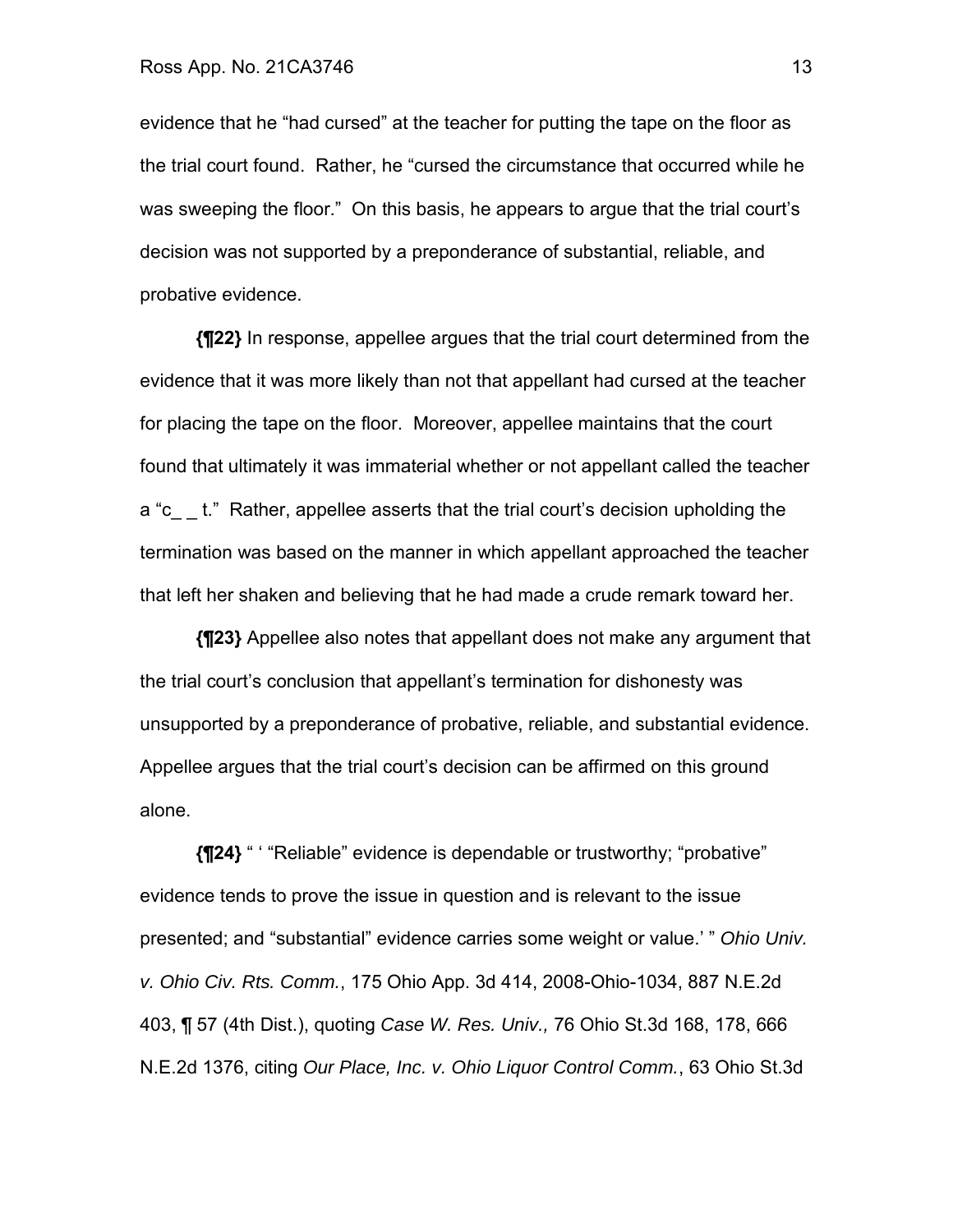570, 571, 589 N.E.2d 1303 (1992). Preponderance of the evidence has been defined as " 'evidence which is of greater weight or more convincing than the evidence which is offered in opposition to it; \* \* \* evidence which is more credible and convincing to the mind.' " *Williams v. Mosser*, 6th Dist. Sandusky No. S-96- 051, 1997 WL 771565, \*2, quoting Black's Law Dictionary (6 Ed.Rev.1990). Therefore, in assessing whether there is a preponderance of evidence, " '[i]t is the quality of the evidence that must be weighed, and quality may or may not be identical with the quantity or the greater number of witnesses.' " [brackets sic.] *Johnson v. Am. Italian Golf Ass'n of Columbus*, 2018-Ohio-2100, 113 N.E.3d 1144 (10th Dist.), ¶ 22, quoting *State v. Levonyak*, 7th Dist. Mahoning No. 05 MA 227, 2007-Ohio-5044, ¶ 58. And "the Court of Common Pleas must give due deference to the administrative resolution of evidentiary conflicts." *Univ. of Cincinnati v. Conrad*, 63 Ohio St. 2d 108, 111, 407 N.E.2d 1265 (1980). However, the findings of the agency are by no means conclusive. If the court, in reviewing the evidence, "determines that there exist legally significant reasons for discrediting certain evidence relied upon by the administrative body, and necessary to its determination, the court may reverse, vacate, or modify the administrative order." *Id*.

**{¶25}** The court found no evidence appellant called the teacher a "c\_ \_t," but went on to state that "misses the greater point," and did not preclude the appellee from finding malfeasance. Instead, the court found that there was a preponderance of reliable, probative and substantial evidence that appellant "(1) initiated a conversation with a female teacher, (2) expressed his displeasure at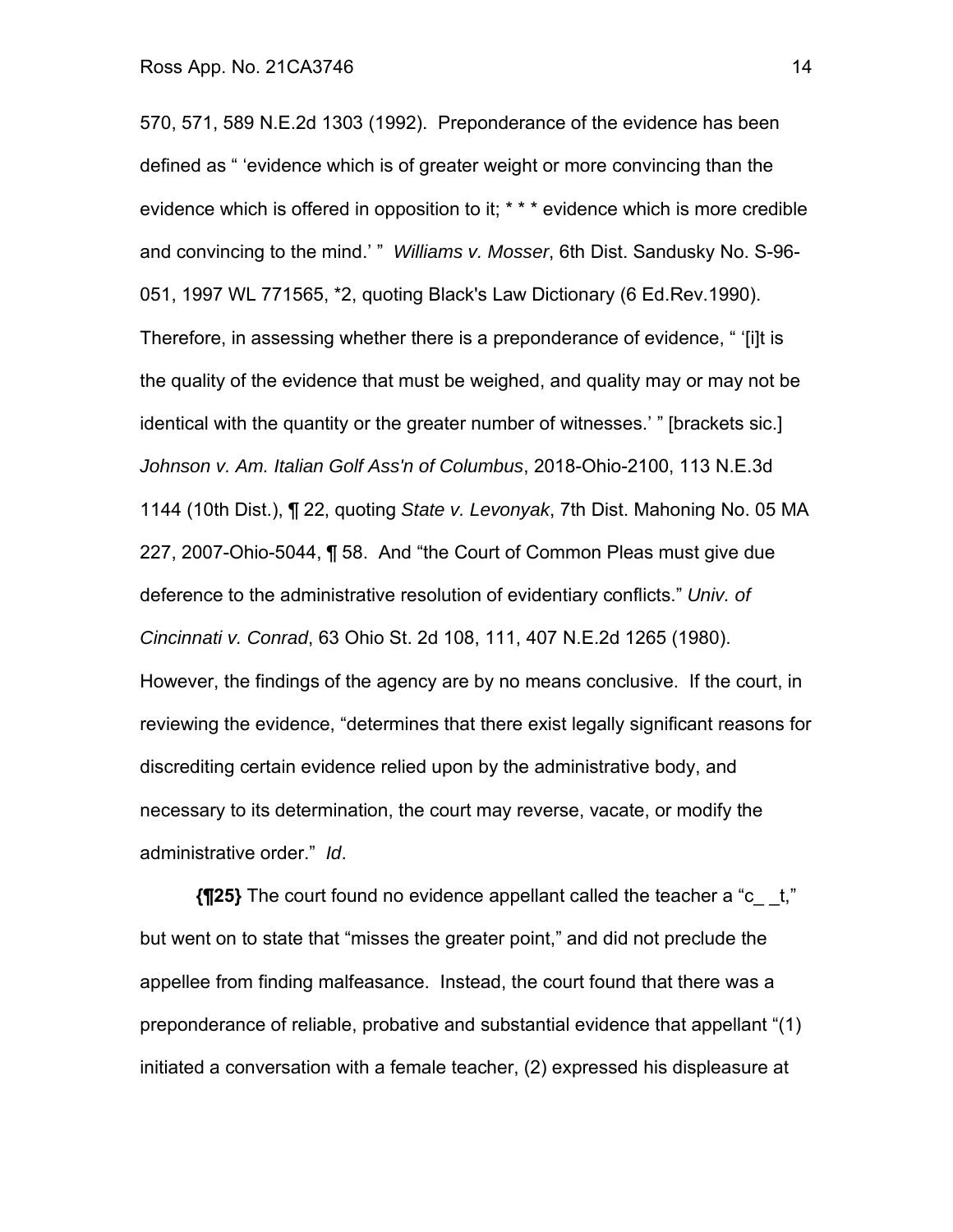#### Ross App. No. 21CA3746 15

her having placed tape on the floor, and (3) indicated that he had cursed her for doing it." The court further found that if the teachers' statement "is taken at face value, there is a preponderance of evidence that appellant engaged in wrongdoing or misconduct." The court found that it was the "manner in which appellant approached [the teacher], and the context of what he said to her, left [the teacher] shaken, and with the impression - whether accurate or not - that appellant had directed a crude remark to her."

**{¶26}** In his statement, appellant said that he apologized to the teacher for sweeping up the tape off her classroom floor, and further stated "I was joking about saying things when I was cutting the tape out of the sweeper." However, in contrast, the teachers' statement indicated that appellant stated to them: "So, have you decided to be rebellious?" The statement further indicated that he said "shit" regarding the tape getting caught in the sweeper, and "stopped short of calling [the teacher] the third letter of the alphabet," which the second teacher interpreted as meaning "c\_ \_ t."

**{¶27}** Both statements corroborate that appellant and the teacher spoke to each other on August 22, 2018, but the appellee had authority to assess the credibility of the statements and determine, which, if either, was reliable or credible. Accepting that the appellee found the teachers' statement more credible, even without speculating what appellant meant by not "calling [the teacher] the third letter of the alphabet," there is evidence that appellant acted in a hostile, confrontational manner when speaking to the teacher, and could support a claim of malfeasance (wrongdoing) by appellant. Therefore, we find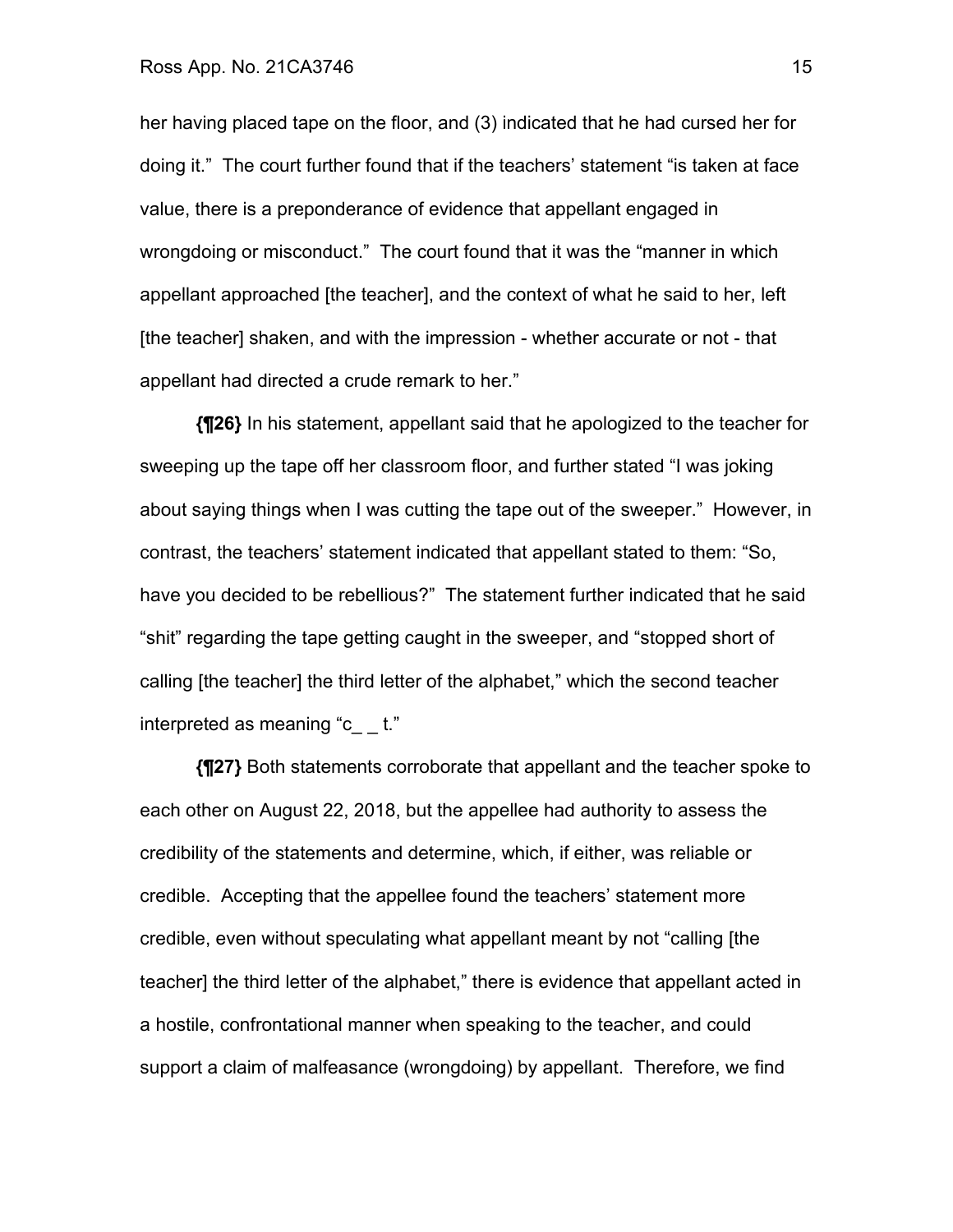that the trial court did not abuse its discretion in finding that the appellee's decision was supported by a preponderance of reliable, probative, and substantial evidence supporting the appellee's decision.

### B. Additional Considerations

**{¶28}** Appellant next argues that in most circumstances a public-school employee should be afforded an opportunity to change their behavior, citing *Bertolini v. Whitehall City Sch. Dist. Bd. of Edn.*, 139 Ohio App. 3d 595, 744 N.E.2d 1245 (10th Dist. 2000). He further claims that in most circumstances (except in cases involving serious offenses, such as sexual relationships with students, embezzlement, felonies, and offenses of violence), a school board is required to consider an employee's record before terminating his or her employment, citing *Katz v. Maple Hts. City Sch. Dist. Bd. of Edn*., 87 Ohio App. 3d 256, 622 N.E.2d 1 (8th Dist. 1993), *Johnson v. Edgewood City Sch. Dist. Bd. of Edn*., 12th Dist. Butler No. CA2008-09-215, 2009-Ohio-3827, and *Stalder v. St. Bernard-Elmwood Place City Sch. Dist.*, 1st Dist. Hamilton No. C-090632, 2010-Ohio-2363. Finally, appellant maintains that appellee's policy No. 4139 "protected [him] from discipline that is disproportionate to the complained conduct."

**{¶29}** "A failure to raise an issue during an administrative appeal before the common pleas court operates as a waiver of the party's right to assert the issue for the first time to an appellate court." *Gross Builders v. City of Tallmage,*  9th Dist. Summit No. 22484, 2005-Ohio-4268, ¶ 36, citing *Thrower v. Akron Dept. of Public Hous. Appeals Bd.,* 9th Dist. Summit No. 20778, 2002-Ohio-3409, ¶ 20,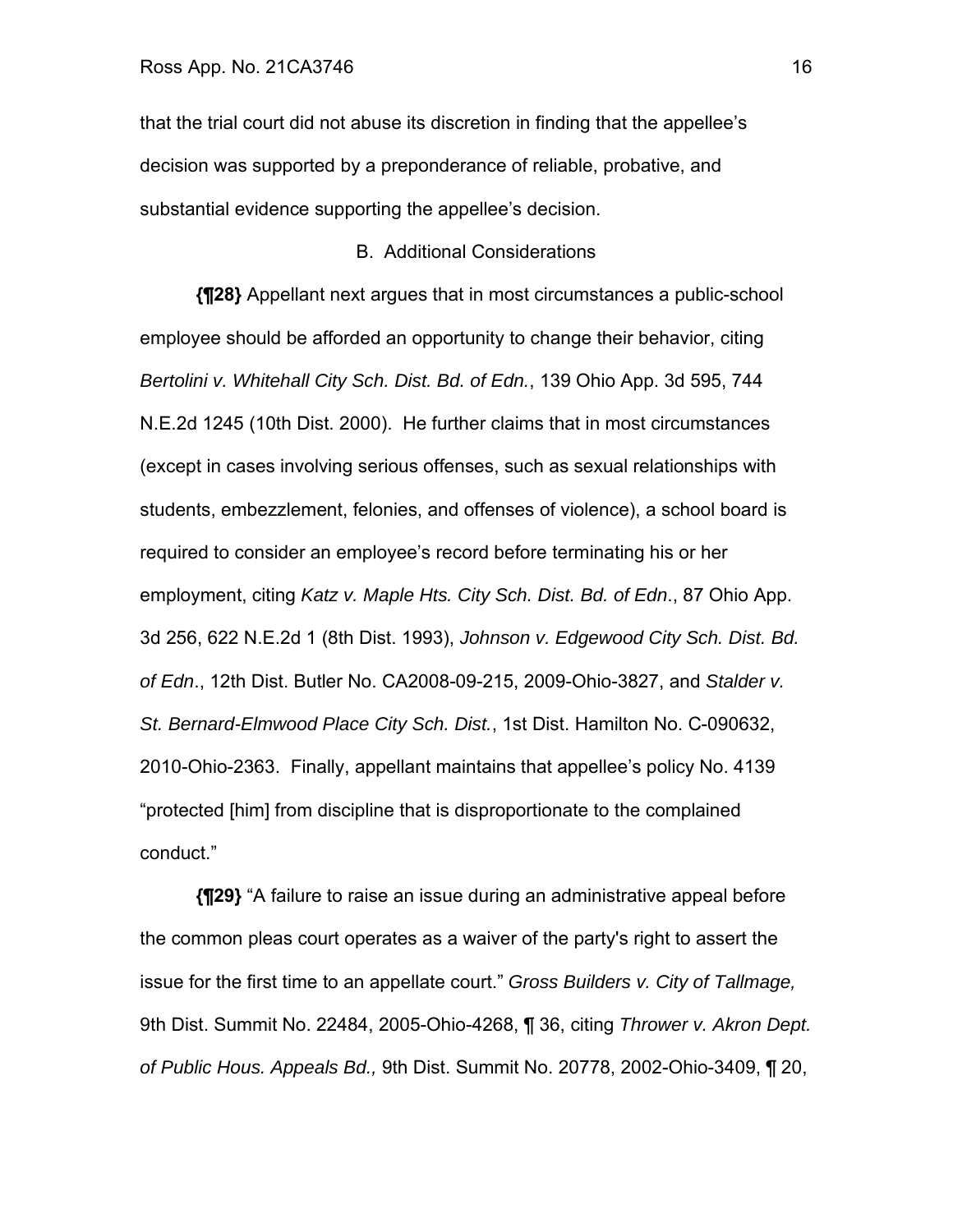citing *State ex rel. Zollner v. Indus. Comm.*, 66 Ohio St.3d 276, 278, 611 N.E.2d 830 (1993).

**{¶30}** In reviewing the brief that appellant filed in the common pleas court, there is no argument that the appellee should have afforded him an opportunity to change his behavior, considered his employment record before terminating him, or that termination of his employment was an excessive punishment. By failing to do so, appellant waived those issues in his appeal to this court.

**{¶31}** Therefore, because these issues were not raised by appellant in his administrative appeal to the common pleas court, they are waived in his appeal to this court. Accordingly, we overrule appellant's second assignment of error.

#### THIRD ASSIGNMENT OF ERROR

**{¶32}** In his third assignment of error, appellant argues that the appellee's decision to terminate his employment was arbitrary, capricious, and unreasonable.

#### A. Gross Negligence

**{¶33}** Appellant asserts that appellee "grossly neglected" its duty in deciding to terminate appellant's employment. In support, appellant cites the fact that the appellee needed only ten minutes to decide that he should be terminated. He also alleges that the face of the appellee's resolution terminating his employment cites contradictory grounds for his termination. He maintains that these actions/inactions by the appellee violated his due process rights.

**{¶34}** In response, the appellee claims that it conducted an investigation and provided appellant an opportunity to respond to the allegation before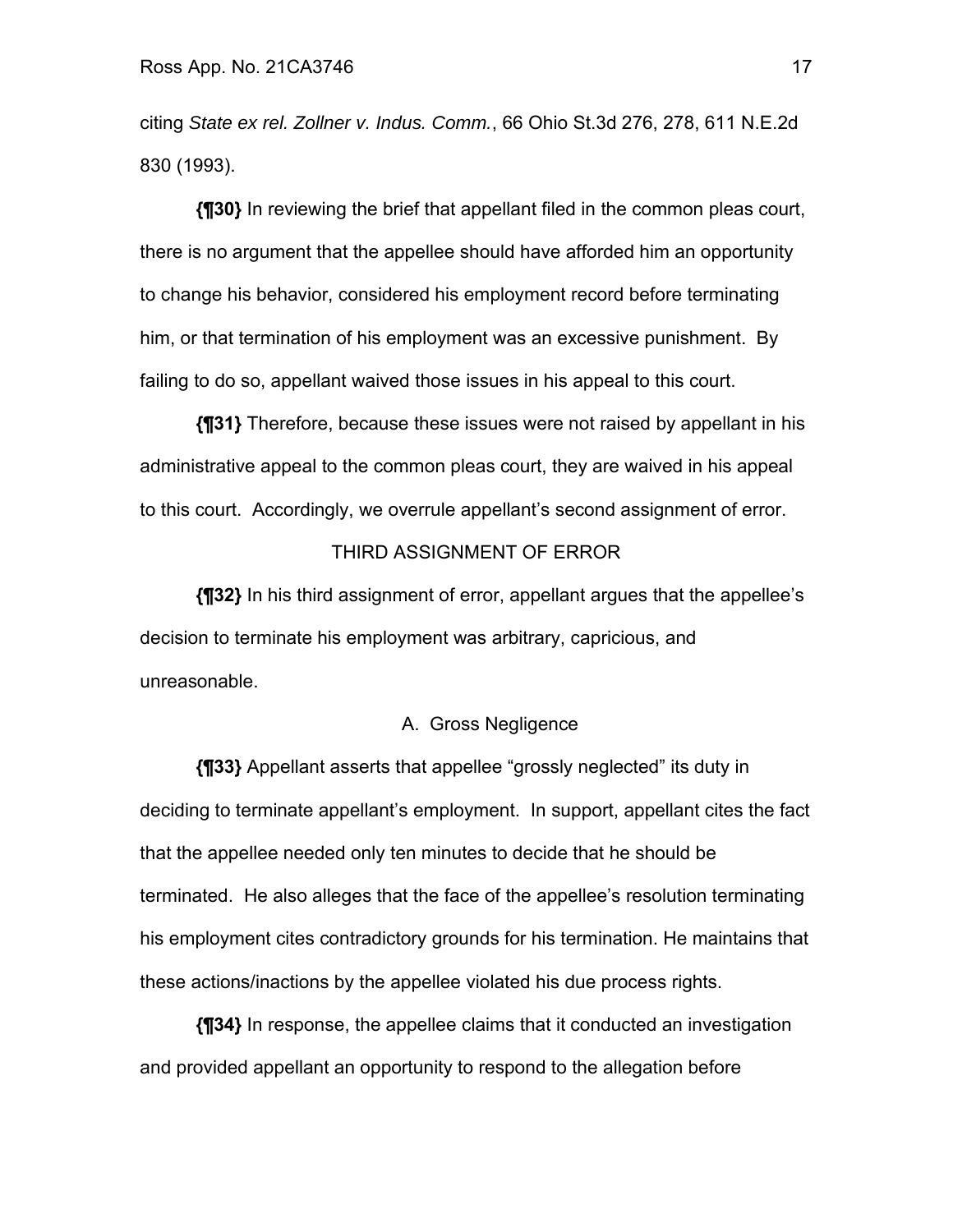convening and deciding to terminate him, which is sufficient pre-termination due process.

**{¶35}** It appears that appellant is arguing that the appellee's deliberation during the pre-termination hearing was insufficient to afford him due process. The parties' stipulations "agree[d] to waive any and all arguments regarding procedural issues and requirements that were not followed or properly conducted." Consequently, we find that appellant has waived his "gross negligence" argument.

**{¶36}** Further, we find the mere fact that the appellee's deliberation was brief and found numerous grounds to support appellant's termination, some which were overturned by the trial court, is insufficient for use to conclude that the trial court abused it discretion in affirming the appellee's decision to terminate appellant for purposes of pre-termination due process.

#### B. Executive Session

**{¶37}** Appellant also argues that his due process rights were violated when the appellee went into executive session to determine his termination without his presence. We also find that this issue was waived pursuant to the parties' stipulations. Moreover, for purposes of pre-termination due process, the Supreme Court has held that if a non-teaching employee is afforded notice and an opportunity to be heard, "nothing prevent[s] [a school board] from thereafter adjourning into executive session to deliberate upon its decision." *Steward v. Lockland School Dist. Bd. Of Edn*., 144 Ohio St. 3d 292, 2015-Ohio-3839, 42 N.E.3d 730, ¶ 13.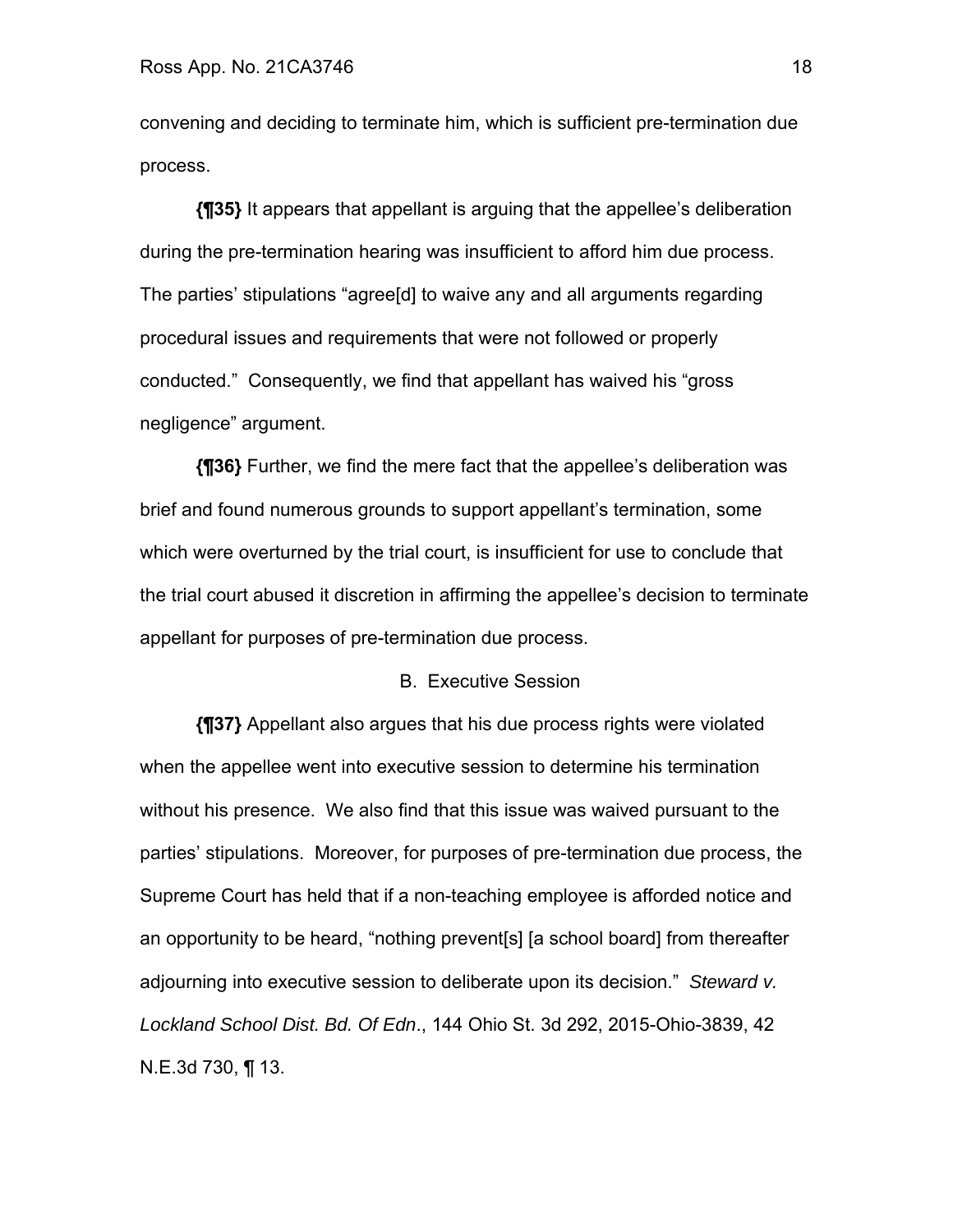**{¶38}** Therefore, we find that the trial court did not abuse its discretion in finding that the appellee's decision to terminate appellant's employment was supported by a preponderance of probative, reliable, and substantial evidence, as well the parties' stipulations, which waived appellant's due process argument.

### C. Standard of Review

**{¶39}** Appellant also maintains that the common pleas court applied the wrong standard of review to the extent that it stated it must "presume the validity of the administrative decision." Appellant argues that the presumption-of-thevalidity-of-an-administrative-decision standard of review applies only when an appellant alleges an "irregularity of the proceedings below." Therefore, appellant claims that the trial court erroneously believed that its review of the appellee's decision was unduly limited.

**{¶40}** In response, appellee maintains that the trial court employed the proper standard of review. In support, the appellee cites the Supreme Court case, *Cmty. Concerned Citizens, Inc. v. Union Twp. Bd. of Zoning Appeals*, 66 Ohio St. 3d 452, 456, 1993-Ohio-115, 613 N.E.2d 580.

 **{¶41}** In its entirety, the trial court herein applied the following standard of review:

"In reviewing an appeal of an administrative decision, a court of common pleas begins with the presumption that the board's determination is valid, and the appealing party bears the burden of showing otherwise." A.M.R. v. Zane Trace Loc. Bd. Of Edn., 2012-Ohio-2419 (4th Dist.). The Court of Common Pleas must 'weigh the evidence in the record \* \* \* to determine whether there exists a preponderance of reliable, probative and substantial evidence to support the agency decision." Dudukovich v. Lorain Metropolitan Housing Authority, 58 Ohio St.2d 202 (1979). If a preponderance of evidence exists, the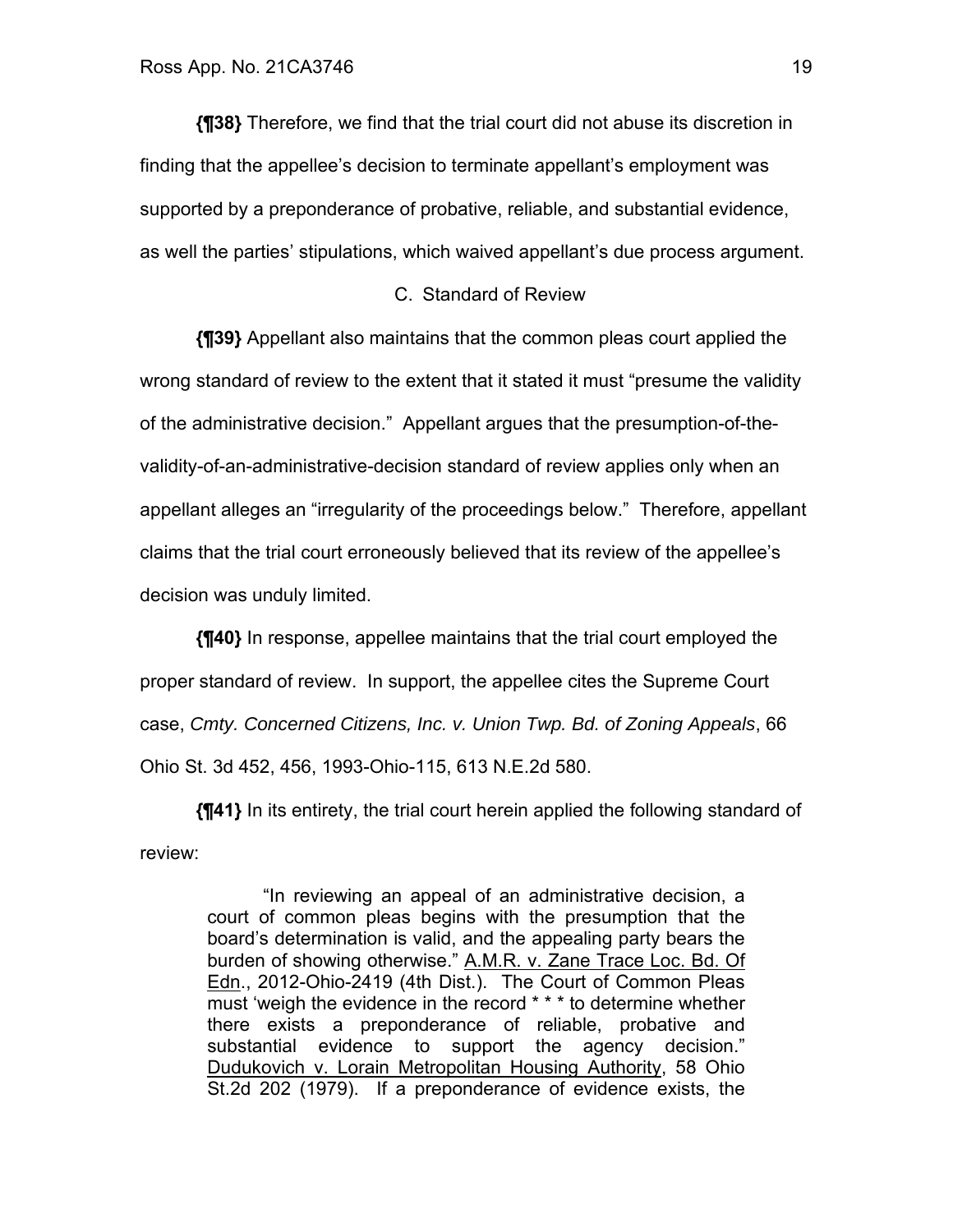Court must affirm the decision; if it does not exist, the Court may reverse, vacate, modify, or remand. Id.

**{¶42}** In *Concerned Citizens*, the Court addressed the standard of review

regarding the appeal of an administrative decision:

In reviewing appellee's decision, a court is bound by the nature of administrative proceedings to *presume* that the decision of the administrative agency is *reasonable* and *valid*. Courts evaluating the decision of an administrative body must weigh the evidence in the record in order to determine whether there is a preponderance of reliable, probative, and substantial evidence supporting the decision. (Internal citations omitted, emphasis added)

66 Ohio St. 3d 452, 456, 1993-Ohio-115, 613 N.E.2d 580, citing R.C. 2506.04, *Dudukovich v. Lorain Metro. Hous. Auth.*, 58 Ohio St.2d 202, 207, 389 N.E.2d 1113 (1979).

**{¶43}** The standard set out in *Concerned Citizens* is the same standard of

review that the trial court relied upon herein. Furthermore, the trial court's action

of vacating several of the bases that the appellee relied upon in terminating

appellant's employment reflects that it understood that it had the ability to reverse

an agency's decision if there was insufficient evidence to support it. Therefore,

we find appellant's argument that the trial court applied the wrong standard of

review lacks merit.

**{¶44}** Accordingly, we overrule appellant's third assignment of error.

## FOURTH ASSIGNMENT OF ERROR

**{¶45}** In his fourth assignment of error, appellant argues that the common

pleas court erred in not finding his termination by the appellee unconstitutional.

Appellant asserts that he was not afforded adequate pre-termination due process consistent with *Loudermill,* in light of the fact that he was "not afforded any post-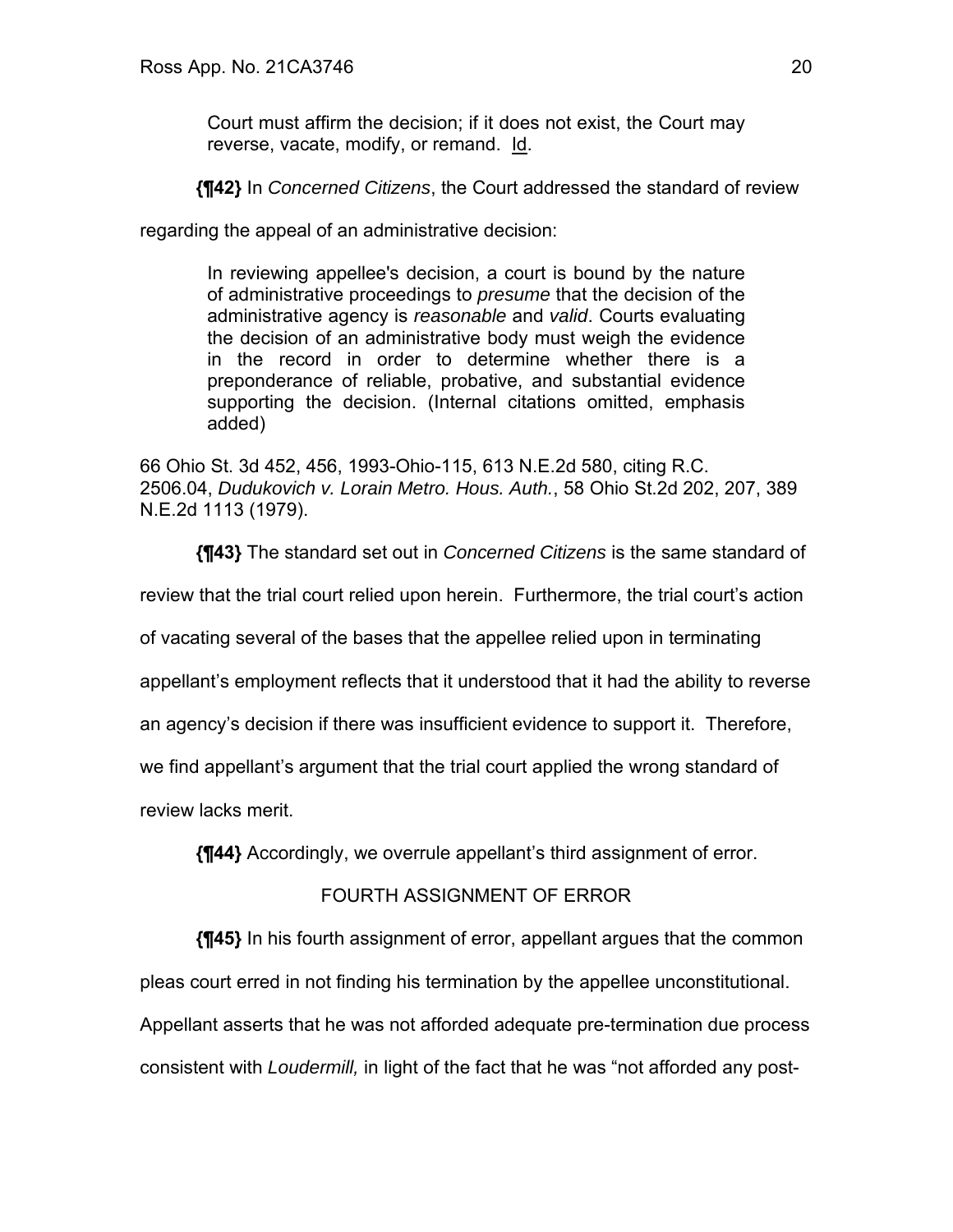#### Ross App. No. 21CA3746 21

termination administrative procedures." [16] He complains that he was not afforded a hearing conducted by a referee to consider the evidence, and issue a written decision with a recommendation to the appellee regarding appellant's employment. He claims that he should have a right to appeal appellee's decision terminating his employment to the Civil Service Commission or the State Personnel Board of Review, citing R.C. 3319.16.

**{¶46}** In response, the appellee first argues that appellant waived this due process argument pursuant to the parties' stipulations. The appellee also contends that appellant's termination was not unconstitutional. The appellee maintains that under *Loudermill* due process required that appellant receive written notice of the charges leveled against him, and an opportunity to present his side of the story. The appellee claims that its resolution of appellant's case demonstrates that he received notice of the charges, an explanation of appellee's evidence, and an opportunity to present his side of the story that was sufficient to satisfy pre-termination due process requirements.

**{¶47}** We agree with appellee and find that appellant has waived this due process argument pursuant to the parties' stipulations, which in pertinent part provide that he agreed to "*waive any and all arguments* regarding *procedural issues* and *requirements* that were not followed or properly provided." (Emphasis added.).

**{¶48}** Even addressing the merits of appellant's due process argument, it fails for several reasons. First, R.C. 3319.16, cited by appellant, affords *teachers*, who are terminated from employment, a hearing before a referee.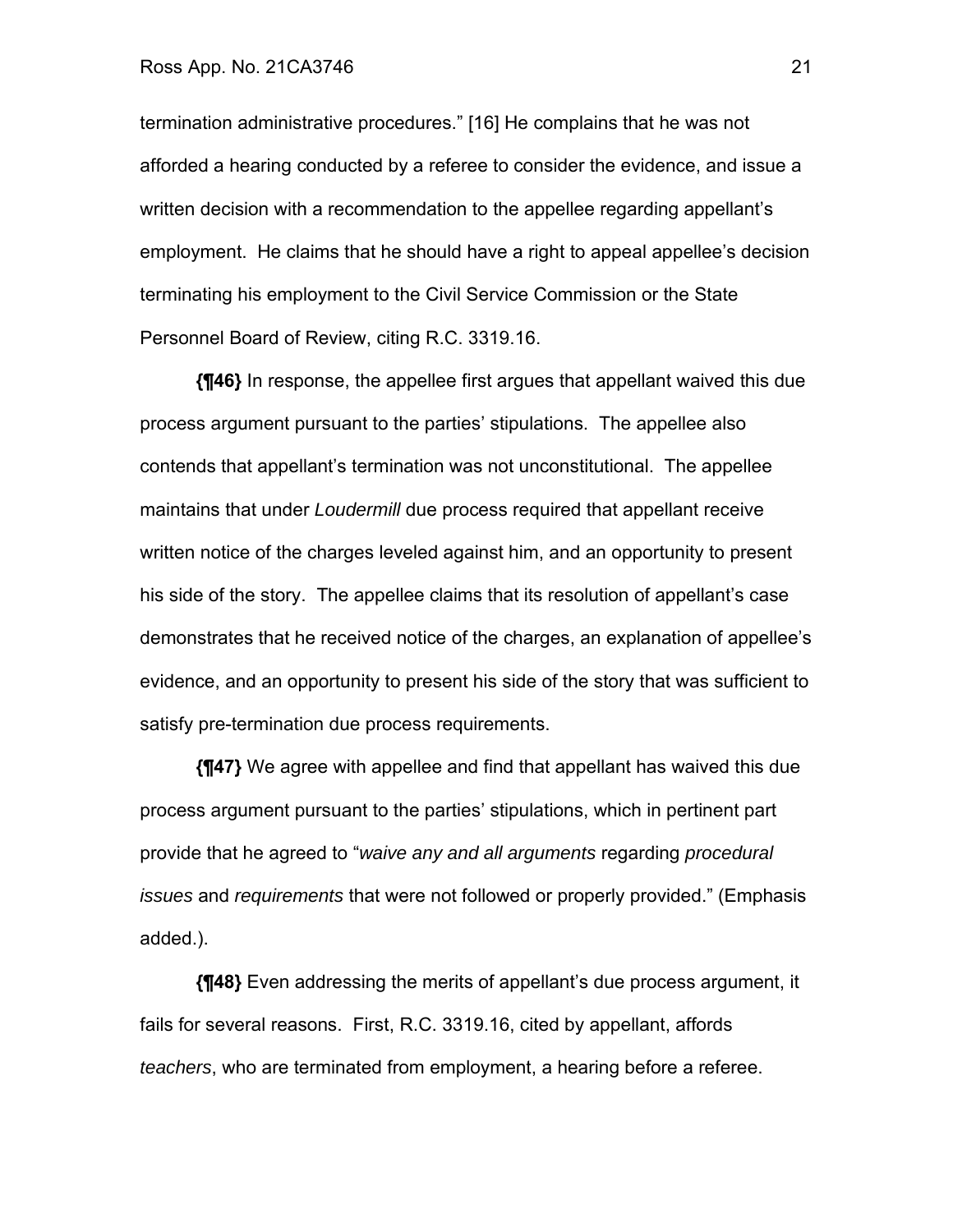Appellant was not a teacher. Therefore, as a custodian, appellant had no right to a hearing before a referee. Second, "[t]he Supreme Court in *Loudermill*  concluded that a minimal opportunity to be heard at a pre-termination hearing is sufficient where the employee is entitled to a full evidentiary hearing posttermination, either by an administrative agency or upon further *administrative appeal*." (Emphasis added.) *Robinson v. Springfield Loc. Sch. Dist. Bd. of Educ*., 144 Ohio App. 3d 38, 40–52, 759 N.E.2d 444 (9th Dist. 2001), citing *Loudermill* at 547, 105 S.Ct. at 1496, 84 L.Ed.2d at 507, fn. 12. A non-teaching employee, who is terminated from employment, is afforded post-termination due process in a R.C. 2506-appeal to the common pleas court, in which the appellant can present arguments, offer and examine witnesses, cross examine witnesses, offer evidence, etc., if pre-termination due process did not permit such proceedings. *See Durham*, 150 Ohio App. 3d 148, 2002-Ohio-6300, 779 N.E.2d 1051, **¶** 31 (4th Dist.); *see also Robinson*,44-45.

**{¶49}** Consistent with this body of law, appellant had an opportunity to seek a more comprehensive post-termination due process in his appeal of the appellee's decision to the common pleas court. However, the record does not reveal that appellant sought to admit additional evidence, call witnesses, etc., during his "appeal." Rather, he expressly waived his right to submit additional evidence in stipulating "[n]o additional documents or evidence will be submitted with trial briefs[.]"

**{¶50}** Having waived his right to raise due process issues or to submit additional evidence in his administrative appeal, we find appellant's argument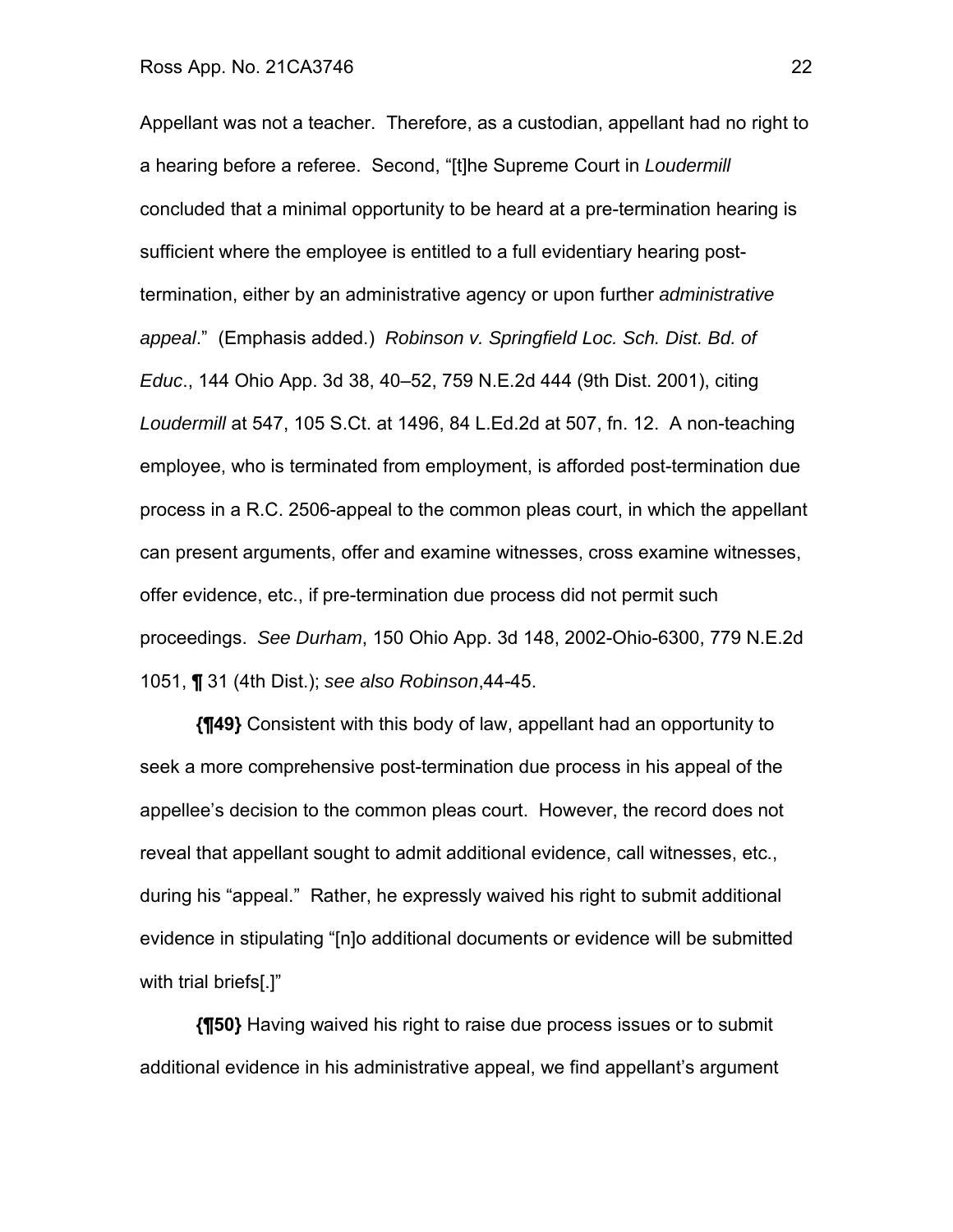that the trial court erred in failing to find that the appellee's decision was unconstitutional lacks merit. Therefore, we overrule Appellant's fourth assignment of error.

# **CONCLUSION**

**{¶51}** Having overruled appellant's four assignments of error, we affirm the trial court's judgment entry affirming appellee's termination of appellant's employment.

**JUDGMENT AFFIRMED.**